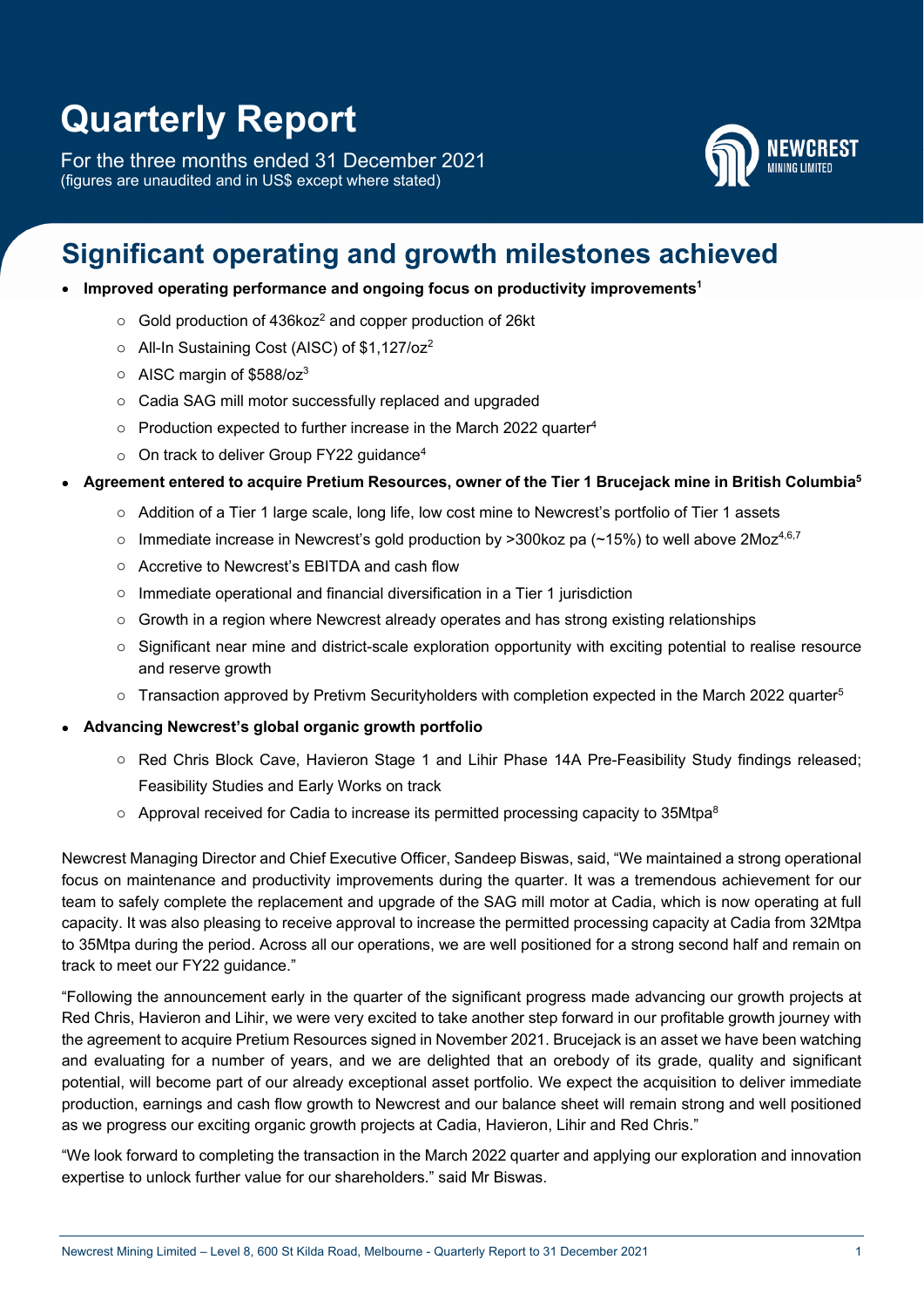## **Overview**

Gold production was 10% higher than the prior period<sup>9</sup> mainly driven by higher mill throughput rates at Cadia, Lihir and Telfer. Cadia's mill capacity increased in the December 2021 quarter, with completion of the replacement and upgrade of the SAG mill motor in November 2021 resulting in higher gold production during the period. Mill throughput rates were also higher at Lihir and Telfer with a reduction in planned and unplanned shutdown activities compared to the September 2021 quarter.

Newcrest remains on track to deliver its full year production guidance following completion of major planned maintenance in the September 2021 quarter and the completion of the Cadia SAG mill motor project at Cadia<sup>4</sup>. Lihir's performance is expected to further improve in the second half through increased mining rates of higher grade ore from Phase 14, increasing high and medium grade ore from Phase 15 and lower plant maintenance, however, it is expected to deliver at the lower end of its production guidance range for FY22<sup>4</sup>.

Newcrest's AISC for the December 2021 quarter of \$1,127/oz<sup>2</sup> was 11% lower than the prior period, reflecting higher gold and copper sales volumes, a higher realised copper price, lower sustaining capital and production stripping expenditure as well as the benefit of a weakening Australian dollar against the US dollar on Australian dollar denominated operating costs. These benefits were partially offset by associated higher royalty payments and treatment, refining and transportation costs.

Injury rates were lower than the prior period reflecting a strong focus on visible felt safety leadership during the quarter.

|                                            |          | <b>Metric</b> | <b>Dec</b><br>2021 Qtr | <b>Sep</b><br>2021 Qtr | <b>YTD</b><br><b>FY22</b> | <b>YTD</b><br><b>FY21</b> | <b>FY22</b><br>Guidance <sup>10</sup> |
|--------------------------------------------|----------|---------------|------------------------|------------------------|---------------------------|---------------------------|---------------------------------------|
| Group <sup>2</sup>                         | - gold   | oz            | 436,085                | 396,214                | 832,298                   | 1,038,566                 | $1,800 - 2,000$ koz                   |
|                                            | - copper | t             | 26,418                 | 24,527                 | 50,945                    | 69,320                    | $125 - 130kt$                         |
|                                            | - silver | oz            | 187,677                | 174,555                | 362,232                   | 445,181                   |                                       |
| Cadia                                      | - gold   | <b>OZ</b>     | 115,362                | 109,005                | 224,368                   | 390,592                   | 540 - 610koz                          |
|                                            | - copper | t             | 18,207                 | 15,213                 | 33,420                    | 51,972                    | $85 - 95$ kt                          |
| Lihir                                      | - gold   | 0Z            | 163,937                | 141,089                | 305,026                   | 377,510                   | 700 - 800koz                          |
| Telfer                                     | - gold   | oz            | 112,726                | 100,993                | 213,719                   | 185,307                   | 390 - 440koz                          |
|                                            | - copper | $\mathsf{t}$  | 3,536                  | 3,838                  | 7,375                     | 4,826                     | ~15kt                                 |
| Red Chris <sup>11</sup>                    | - gold   | oz            | 9,527                  | 10,674                 | 20,201                    | 24,012                    | $40 - 42k$ oz                         |
|                                            | - copper | t             | 4,675                  | 5,475                  | 10,150                    | 12,521                    | $23 - 25$ kt                          |
| Fruta del Norte <sup>2,12</sup>            | - gold   | 0Z            | 34,533                 | 34,452                 | 68,985                    | 61,146                    | 120 - 135koz                          |
|                                            |          |               |                        |                        |                           |                           |                                       |
| <b>Fatalities</b>                          |          | Number        | $\mathbf 0$            | $\mathbf 0$            | $\mathbf 0$               | $\mathbf 0$               |                                       |
| TRIFR <sup>13</sup>                        |          | mhrs          | 3.1                    | 3.8                    | 3.5                       | 2.2                       |                                       |
| All-In Sustaining Cost <sup>2</sup>        |          | \$/oz         | 1,127                  | 1,26914                | 1,19414                   | 97215                     |                                       |
| All-In Cost <sup>16</sup>                  |          | 5/oz          | 1,865                  | 1,949                  | 1,905                     | 1,310                     |                                       |
| All-In Sustaining Cost margin <sup>3</sup> |          | $\sqrt{2}/oz$ | 588                    | 406                    | 502                       | 842                       |                                       |
| Realised gold price <sup>17</sup>          |          | \$/oz         | 1,743                  | 1,722                  | 1,733                     | 1,826                     |                                       |
| Realised copper price <sup>17</sup>        |          | \$/lb         | 4.37                   | 4.24                   | 4.31                      | 3.12                      |                                       |
| Realised copper price <sup>17</sup>        |          | \$/t          | 9,634                  | 9,348                  | 9,502                     | 6,878                     |                                       |
| Average exchange rate                      |          | AUD:USD       | 0.7285                 | 0.7354                 | 0.7319                    | 0.7225                    |                                       |
| Average exchange rate                      |          | PGK:USD       | 0.2849                 | 0.2846                 | 0.2848                    | 0.2862                    |                                       |
| Average exchange rate                      |          | CAD:USD       | 0.7934                 | 0.7944                 | 0.7939                    | 0.7585                    |                                       |

All figures are shown at 100%, except for Red Chris which is shown at Newcrest's 70% share and Fruta del Norte which is shown at Newcrest's 32% attributable share through its 32% equity interest in Lundin Gold Inc.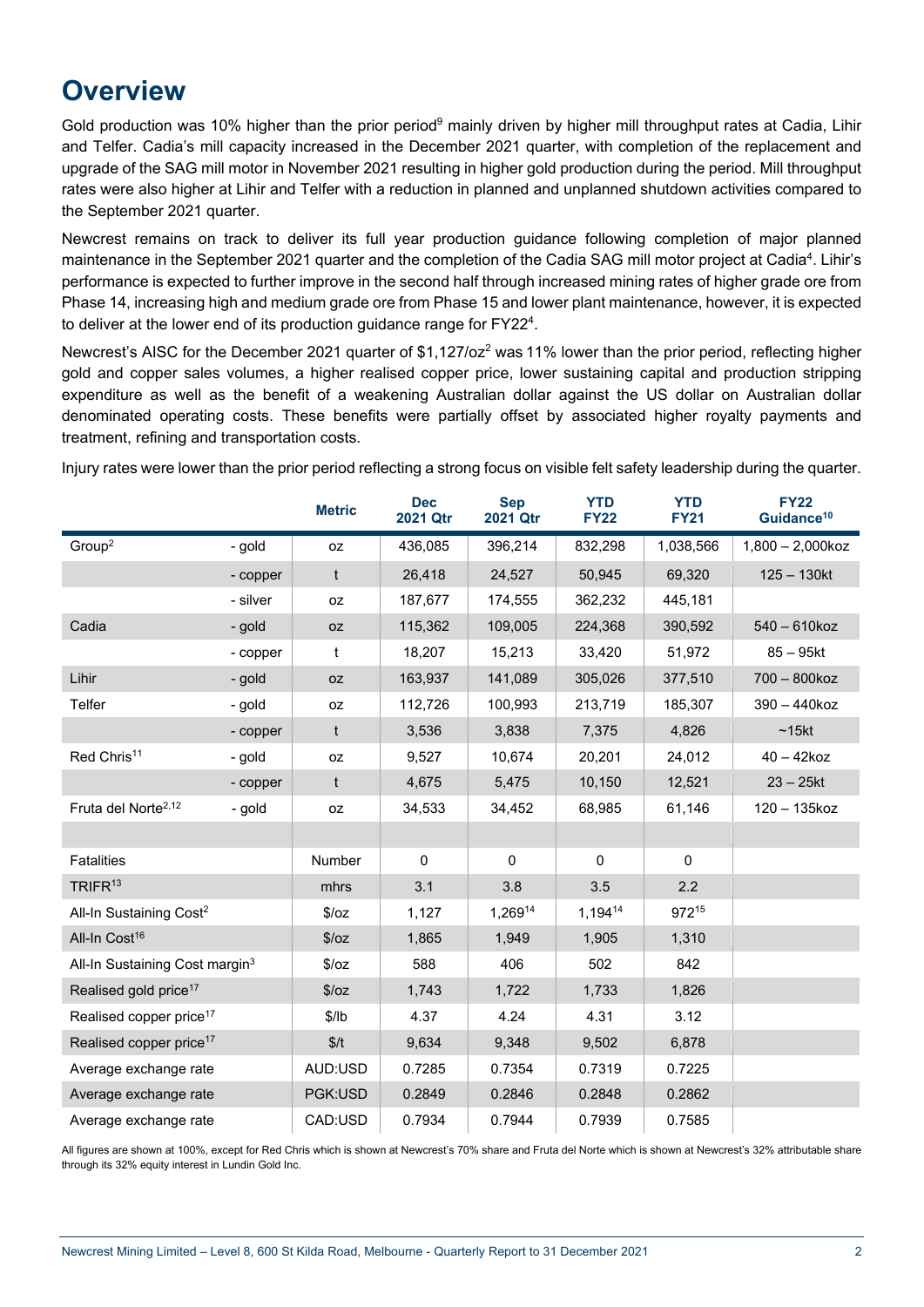## **Operations**

## **Cadia, Australia**

| <b>Highlights</b>                           |          | <b>Metric</b> | <b>Dec</b><br><b>2021 Qtr</b> | <b>Sep</b><br><b>2021 Qtr</b> | <b>YTD</b><br><b>FY22</b> | <b>YTD</b><br><b>FY21</b> | <b>FY22</b><br>Guidance <sup>10</sup> |
|---------------------------------------------|----------|---------------|-------------------------------|-------------------------------|---------------------------|---------------------------|---------------------------------------|
| TRIFR <sup>13</sup>                         |          | mhrs          | 6.7                           | 9.2                           | 8.5                       | 5.5                       |                                       |
| Total production                            | - gold   | 0Z            | 115,362                       | 109,005                       | 224,368                   | 390,592                   | $540 - 610k$ oz                       |
|                                             | - copper | t             | 18,207                        | 15,213                        | 33,420                    | 51,972                    | $85 - 95$ kt                          |
| <b>Head Grade</b>                           | - gold   | g/t           | 0.83                          | 0.82                          | 0.82                      | 0.98                      |                                       |
|                                             | - copper | $\%$          | 0.38                          | 0.35                          | 0.37                      | 0.39                      |                                       |
| <b>Sales</b>                                | - gold   | 0Z            | 119,314                       | 105,541                       | 224,854                   | 389,329                   |                                       |
|                                             | - copper | t             | 18,226                        | 14,886                        | 33,112                    | 51,073                    |                                       |
| All-In Sustaining Cost                      |          | \$/oz         | (19)                          | 203                           | 85                        | 54                        |                                       |
| All-In Sustaining Cost margin <sup>19</sup> |          | \$/oz         | 1,762                         | 1,519                         | 1,648                     | 1,772                     |                                       |

Cadia's TRIFR of 6.7 recordable injuries per million hours was an improvement on the prior period. Visible felt safety leadership supported by *NewSafe* and the Critical Control Management (CCM) program has been an ongoing focus at Cadia throughout the December 2021 quarter to improve injury rates and safety performance.

Cadia's gold production of 115koz was 6% higher than the prior period driven by higher mill throughput, reflecting the completion of the planned SAG mill motor replacement and upgrade that commenced in the September 2021 quarter. These works were completed in November 2021, allowing the SAG mill to return to full capacity in December 2021. This was partially offset by lower recovery, primarily driven by higher throughput rates and a slow ramp up of flotation circuits in December.

Following the previously announced localised seismic event in July 2021, remediation of Panel Cave 2 East was successfully completed in the period, allowing the mine to ramp back up to full production.

Cadia's AISC of negative \$19/oz was lower than the prior period, driven by higher gold and copper sales volumes, a higher realised copper price and the benefit of a weakening Australian dollar against the US dollar on operating costs. These benefits were partially offset by associated higher royalty payments and treatment, refining and transportation costs.

Commissioning of the Molybdenum Plant is continuing with the milestone of producing a filtered moly concentrate achieved. The focus now is on ramping up plant throughput and improving concentrate quality. The Moly Plant will deliver an additional revenue stream for Cadia in the form of a molybdenum concentrate which will be recognised as a by-product credit to AISC.

In December 2021, Cadia received approval from the New South Wales Department of Planning, Industry & Environment for a modification to increase its permitted processing capacity from 32Mtpa to 35Mtpa<sup>8</sup>. The modification also provides approval for Newcrest to repair the slumped section of the Northern Tailings Storage Facility (NTSF) and revise the footprint of the NTSF and Southern Tailings Storage Facility to allow for a change from upstream to a centreline lift design. The centreline lift design will meet the requirements of the Global Industry Standard on Tailings Management (GISTM) jointly published by International Council on Mining & Metals (ICMM), United Nations environment programme, and the Principles for Responsible Investment.

See release titled "Cadia receives approval to increase processing capacity" dated 14 December 2021 for further information.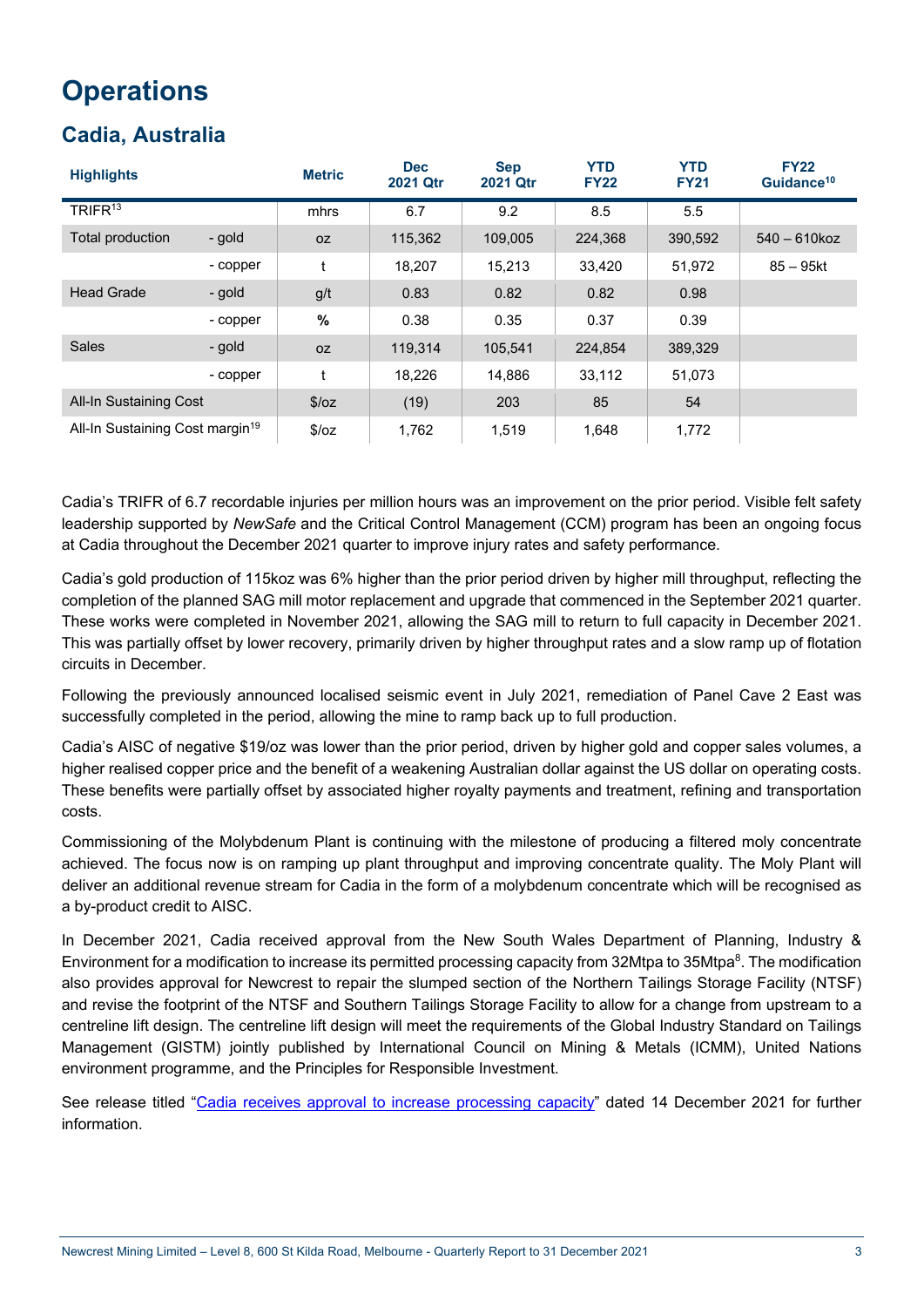### **Lihir, Papua New Guinea**

| <b>Highlights</b>                           |        | <b>Metric</b> | <b>Dec</b><br>2021 Qtr | <b>Sep</b><br><b>2021 Qtr</b> | <b>YTD</b><br><b>FY22</b> | <b>YTD</b><br><b>FY21</b> | <b>FY22</b><br>Guidance <sup>10</sup> |
|---------------------------------------------|--------|---------------|------------------------|-------------------------------|---------------------------|---------------------------|---------------------------------------|
| TRIFR <sup>13</sup>                         |        | mhrs          | 0.6                    | 0.8                           | 0.7                       | 0.2                       |                                       |
| <b>Production</b>                           | - gold | <b>OZ</b>     | 163,937                | 141,089                       | 305,026                   | 377,510                   | $700 - 800$ koz                       |
| <b>Head Grade</b>                           | - gold | g/t           | 2.17                   | 2.32                          | 2.24                      | 2.30                      |                                       |
| <b>Sales</b>                                | - gold | <b>OZ</b>     | 161,877                | 135,582                       | 297,459                   | 381,139                   |                                       |
| All-In Sustaining Cost                      |        | S/OZ          | 1,679                  | 1,986                         | 1,819                     | 1,352                     |                                       |
| All-In Sustaining Cost margin <sup>19</sup> |        | \$/oz         | 64                     | (264)                         | (86)                      | 474                       |                                       |

Gold production of 164koz was 16% higher than the prior period, largely driven by higher mill throughput rates in the December 2021 quarter. This followed completion of the planned major maintenance shutdowns, including the replacement of the brick lining in Autoclave 4, in the prior period. This was partially offset by lower head grade and recovery which were impacted by a higher proportion of lower grade stockpile feed, with access to higher grade ore from Phase 14 limited during the period due to heavy rainfall. Lower grades were also realised from Phase 15 due to mining at the upper edges of the orebody. Phase 15 grades are expected to increase as mining progresses.

The impact on mining following significant rain events has been reduced following the successful implementation of additional pumping capacity in Phase 14 in January 2022. The combination of higher grade ore from increased mining rates from Phase 14, increasing high and medium grade ore from Phase 15 and lower plant maintenance, is expected to deliver higher gold production through the second half of FY22<sup>4</sup>. Lihir is expected to deliver at the lower end of its production guidance range for FY22<sup>4</sup>.

Lihir's AISC of \$1,679/oz was a 15% improvement on the prior period driven primarily by higher gold sales volumes, lower site operating costs due to less planned maintenance than the prior period and lower production stripping. Improvement in AISC in the second half is expected with increasing grade and gold production.

The number of COVID-19 cases at Lihir increased during the period as PNG experienced its second outbreak, before returning to low levels. Whilst Lihir has maintained operations throughout the pandemic, the production performance has been impacted by reduced manning levels. These impacts are related to Government restrictions on travel, absenteeism, isolation requirements and logistical challenges. COVID-19 management has contributed to additional operating costs year to date. Impacts have also been experienced with capital projects due to delays to mobilisation of project contractors.

Newcrest continues to maintain strong COVID-19 controls at Lihir, focusing on containment through testing, contact tracing, isolation procedures and continuation of the vaccine rollout. There remains a risk of COVID-19 further impacting production at Lihir and this continues to be closely managed. Elevated costs related to the pandemic are expected to continue through FY22.

As previously announced, the Lihir Phase 14A Pre-Feasibility Study was approved in October 2021, enabling the commencement of the Feasibility Study and Early Works Program. Phase 14A accelerates the realisation of Newcrest's aspiration for Lihir to be a 1 million ounce plus per annum producer from FY24<sup>18</sup>, which will also benefit landowners, all Lihirians and PNG. Phase 14A will increase Lihir's Ore Reserves, bring forward gold production and improve operational flexibility by establishing an additional independent ore source<sup>4</sup>.

Significant activities completed in the December 2021 quarter in relation to Phase 14A included trial ground support anchor drilling and installation, completion of access to commence drainage works and the procurement of mobile fleet equipment. Results from the ground support trials have been positive and have been incorporated into civil engineering designs. The Feasibility Study is expected to be completed in the fourth quarter of FY22<sup>4</sup>.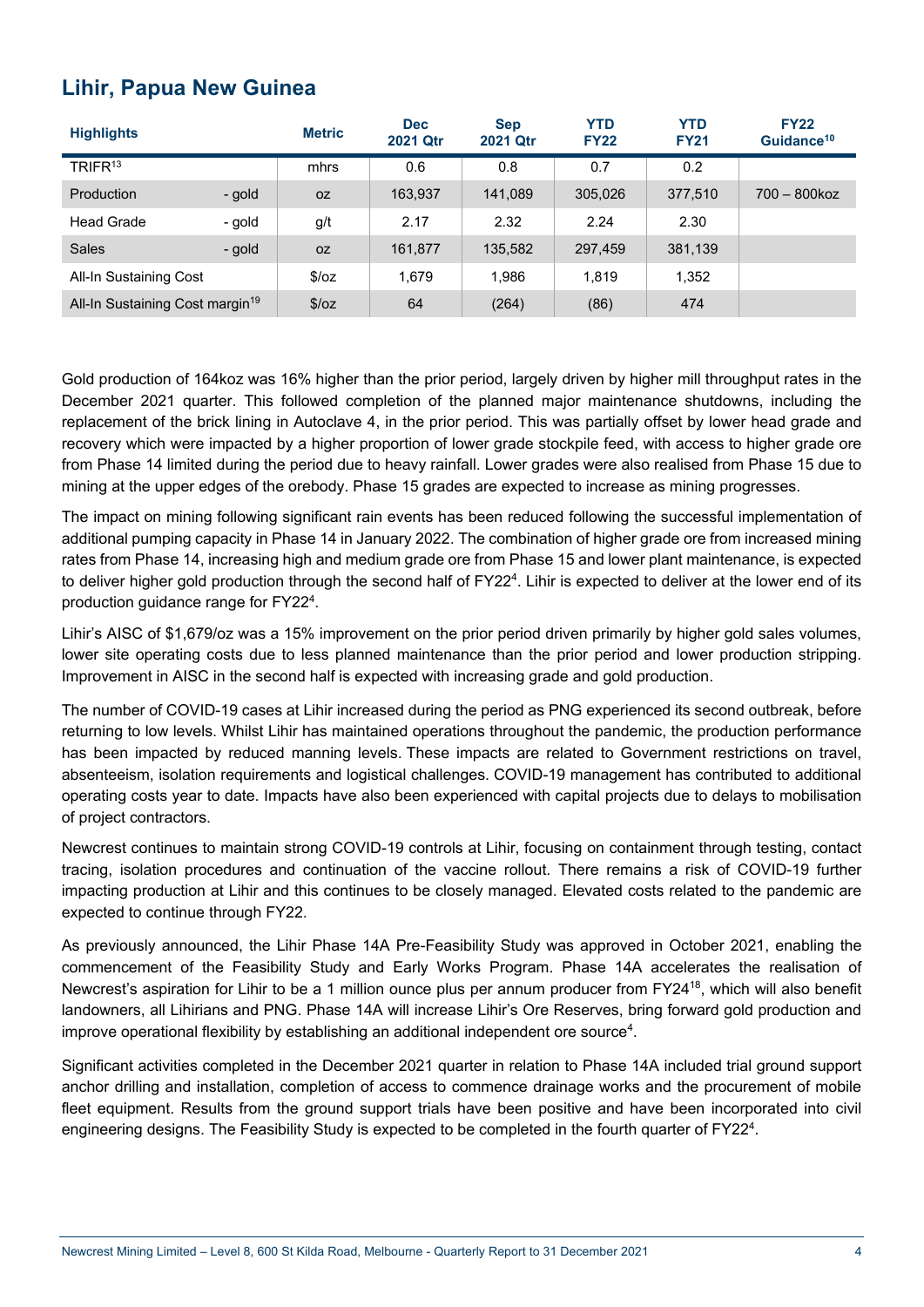### **Lihir – Material Movements**

| <b>Ore Source</b>           | <b>Metric</b> | <b>Dec</b><br><b>2021 Qtr</b> | <b>Sep</b><br><b>2021 Otr</b> | <b>YTD</b><br><b>FY22</b> | <b>YTD</b><br><b>FY21</b> |
|-----------------------------|---------------|-------------------------------|-------------------------------|---------------------------|---------------------------|
| Ex-pit crushed tonnes       | kt            | 1.273                         | 604                           | 1.877                     | 3,154                     |
| Ex-pit to stockpile         | kt            | 610                           | 1,037                         | 1,647                     | 2,225                     |
| Waste                       | kt            | 7.058                         | 8.601                         | 15,659                    | 11,063                    |
| <b>Total Ex-pit</b>         | kt            | 8,942                         | 10,242                        | 19,184                    | 16,440                    |
| Stockpile reclaim           | kt            | 1,881                         | 1.781                         | 3,662                     | 3,957                     |
| Stockpile relocation        | kt            | 2,240                         | 2,831                         | 5,071                     | 6,190                     |
| <b>Total Other</b>          | kt            | 4.121                         | 4.612                         | 8.734                     | 10.147                    |
| <b>Total Material Moved</b> | kt            | 13,063                        | 14,854                        | 27,917                    | 26,587                    |

### **Lihir – Processing**

| <b>Equipment</b>       | <b>Metric</b> | <b>Dec</b><br>2021 Qtr | <b>Sep</b><br>2021 Qtr | <b>YTD</b><br><b>FY22</b> | <b>YTD</b><br><b>FY21</b> |
|------------------------|---------------|------------------------|------------------------|---------------------------|---------------------------|
| Crushing               | kt            | 3.154                  | 2.450                  | 5,604                     | 7,109                     |
| Milling                | kt            | 3,241                  | 2,584                  | 5,825                     | 6,946                     |
| Flotation              | kt            | 2,541                  | 2,107                  | 4,649                     | 5,615                     |
| <b>Total Autoclave</b> | kt            | 1.814                  | 1,354                  | 3,168                     | 3,590                     |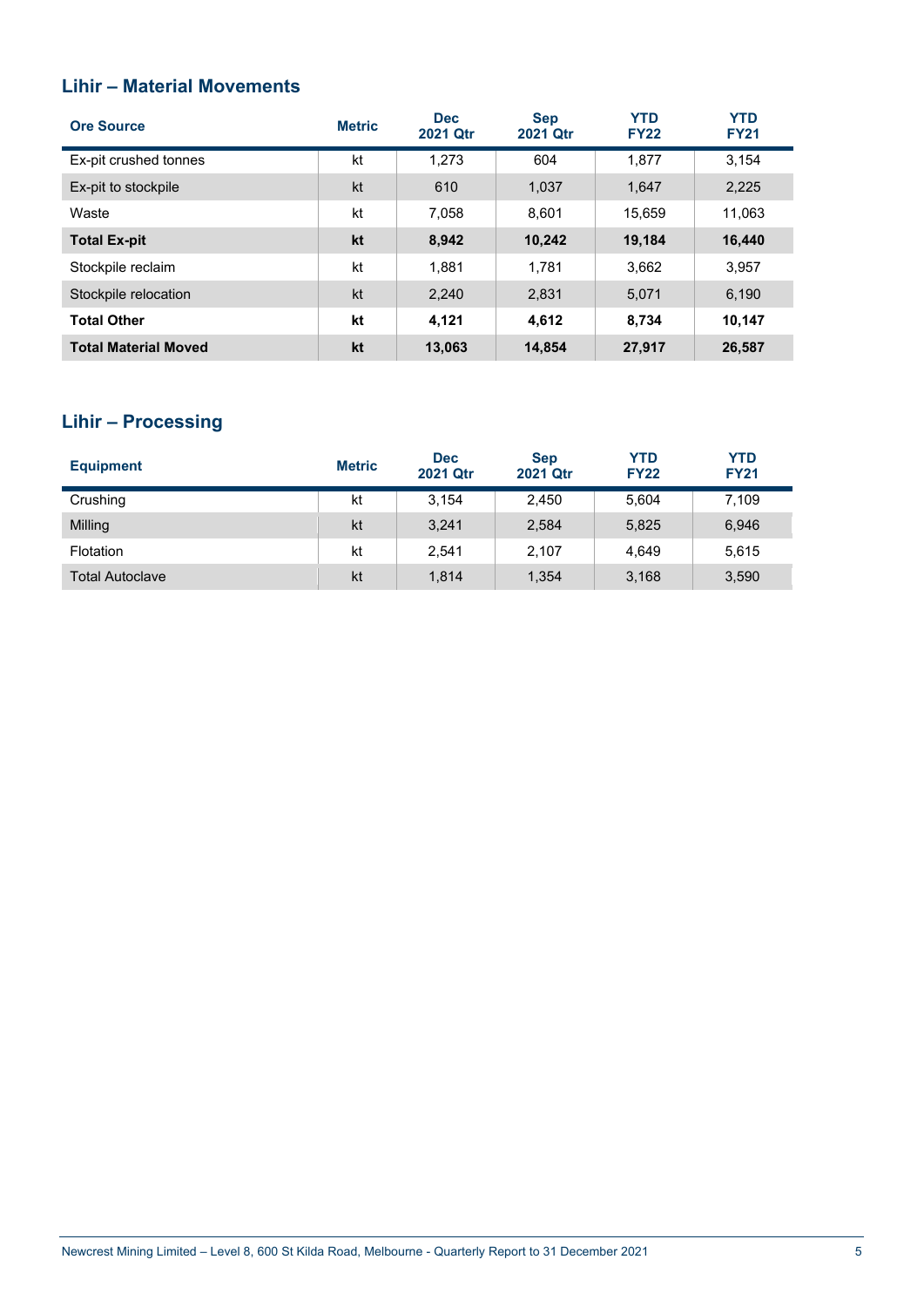### **Telfer, Australia**

| <b>Highlights</b>                           |          | <b>Metric</b> | <b>Dec</b><br>2021 Qtr | <b>Sep</b><br><b>2021 Qtr</b> | <b>YTD</b><br><b>FY22</b> | <b>YTD</b><br><b>FY21</b> | <b>FY22</b><br>Guidance <sup>10</sup> |
|---------------------------------------------|----------|---------------|------------------------|-------------------------------|---------------------------|---------------------------|---------------------------------------|
| TRIFR <sup>13</sup>                         |          | mhrs          | 5.0                    | 6.7                           | 5.9                       | 3.6                       |                                       |
| Production                                  | - gold   | 0Z            | 112,726                | 100,993                       | 213,719                   | 185,307                   | $390 - 440k$ oz                       |
|                                             | - copper | t             | 3,536                  | 3,838                         | 7,375                     | 4,826                     | $~15$ kt                              |
| <b>Head Grade</b>                           | - gold   | g/t           | 0.79                   | 0.76                          | 0.78                      | 0.90                      |                                       |
|                                             | - copper | %             | 0.09                   | 0.10                          | 0.10                      | 0.09                      |                                       |
| <b>Sales</b>                                | - gold   | 0Z            | 107,787                | 97,653                        | 205,440                   | 173,089                   |                                       |
|                                             | - copper | t             | 3,376                  | 3,858                         | 7,234                     | 4,463                     |                                       |
| All-In Sustaining Cost                      |          | \$/oz         | 1,353                  | 1,358                         | 1,355                     | 1,676                     |                                       |
| All-In Sustaining Cost margin <sup>19</sup> |          | \$/oz         | 390                    | 364                           | 378                       | 150                       |                                       |

Gold production of 113koz was 12% higher than the prior period driven by higher gold head grade and mill throughput, partially offset by lower recovery.

Higher gold grades were driven by an improvement in open pit grades, partially offset by lower underground feed grades. Mill throughput was higher than the prior period following completion of the planned maintenance shutdowns in the September 2021 quarter. Recoveries were lower than the prior period due to a higher proportion of open pit material processed and higher sulphur grades.

Telfer's AISC of \$1,353/oz was lower than the prior period, with higher gold sales volumes, a higher realised copper price, lower sustaining capital expenditure and the benefit of a weakening Australian dollar against the US dollar on operating costs, partially offset by the ramp up of production stripping in West Dome Stage 5 and lower copper sales volumes.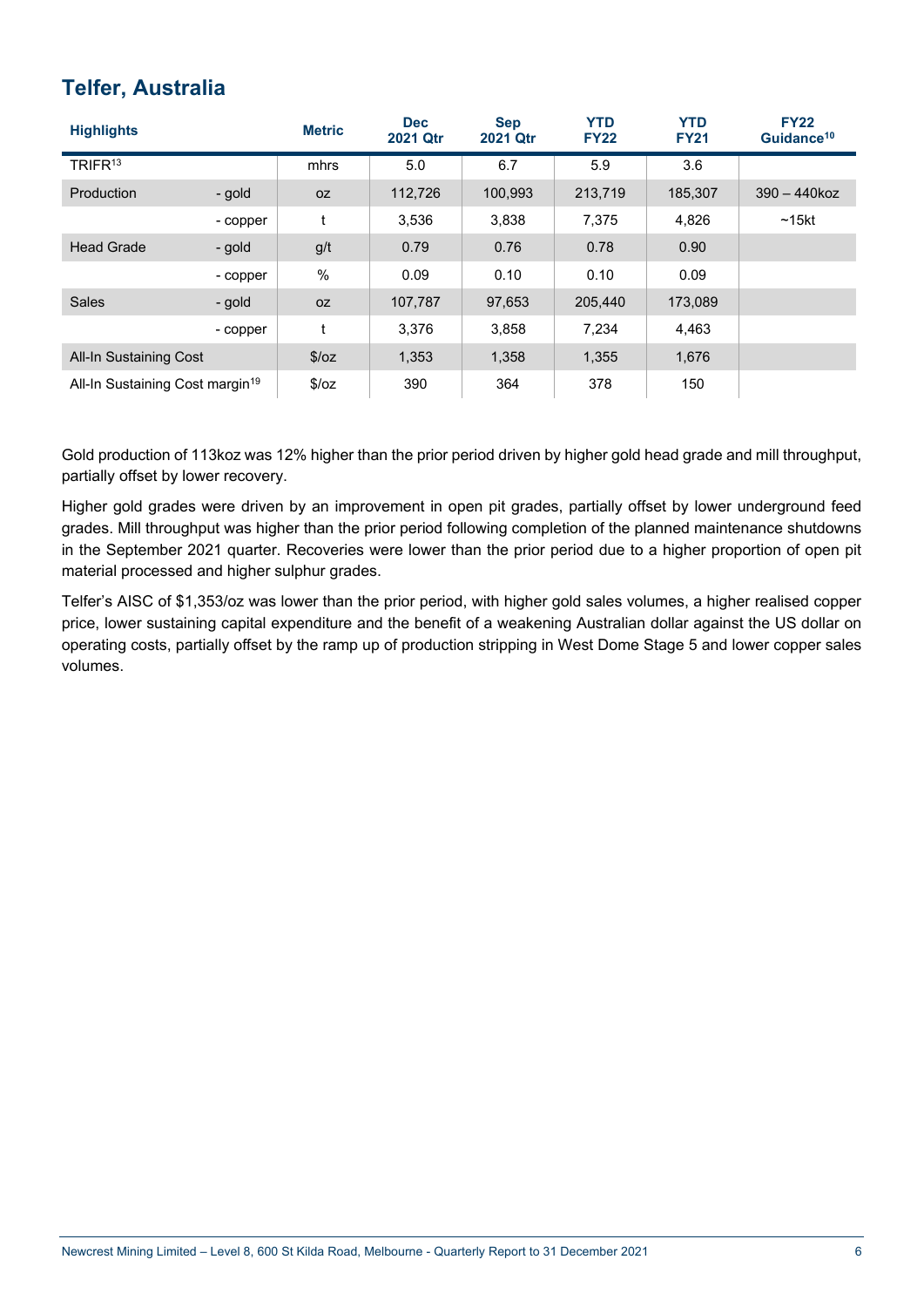### **Red Chris, Canada**

| Highlights <sup>11</sup>                    |          | <b>Metric</b> | <b>Dec</b><br>2021 Qtr | <b>Sep</b><br>2021 Qtr | <b>YTD</b><br><b>FY22</b> | <b>YTD</b><br><b>FY21</b> | <b>FY22</b><br>Guidance <sup>10</sup> |
|---------------------------------------------|----------|---------------|------------------------|------------------------|---------------------------|---------------------------|---------------------------------------|
| TRIFR <sup>13</sup>                         |          | mhrs          | 10.0                   | 8.9                    | 9.4                       | 6.7                       |                                       |
| Production                                  | - gold   | 0Z            | 9,527                  | 10,674                 | 20,201                    | 24,012                    | $40 - 42k$ oz                         |
|                                             | - copper | t             | 4,675                  | 5,475                  | 10,150                    | 12,521                    | $23 - 25$ kt                          |
| <b>Head Grade</b>                           | - gold   | g/t           | 0.33                   | 0.34                   | 0.33                      | 0.41                      |                                       |
|                                             | - copper | %             | 0.39                   | 0.39                   | 0.39                      | 0.46                      |                                       |
| <b>Sales</b>                                | - gold   | OZ            | 8,933                  | 11,306                 | 20,240                    | 24,475                    |                                       |
|                                             | - copper | t             | 4,213                  | 5,817                  | 10,029                    | 12,714                    |                                       |
| All-In Sustaining Cost                      |          | \$/oz         | 1,622                  | 1,071                  | 1,314                     | 2,961                     |                                       |
| All-In Sustaining Cost margin <sup>19</sup> |          | \$/oz         | 121                    | 651                    | 419                       | (1, 135)                  |                                       |

Gold production of 9.5koz was 11% lower than the prior period due to lower mill throughput, with the processing of clay rich ores early in the reporting period impacting primary crusher availability, as well as weather-related grid power disruptions experienced across the site. This was partially offset by higher gold recoveries, reflecting the benefit of increased cleaner capacity.

Red Chris' AISC of \$1,622/oz was 51% higher than the prior period, driven by lower gold and copper sales volumes and higher site operating costs, partially offset by lower sustaining capital expenditure and the benefit of a higher realised copper price.

Drilling continues to expand the footprint and continuity of the higher grade mineralisation at East Ridge, which is outside of Newcrest's initial Mineral Resource estimate. The latest drilling results for Red Chris are included in the December 2021 Quarterly Exploration Report which was also released today.

### **Fruta Del Norte, Ecuador**

Newcrest acquired the gold prepay and stream facilities and an offtake agreement in respect of Lundin Gold Inc's Fruta del Norte mine for \$460 million in April 2020.

In the December 2021 quarter, Newcrest received net pre-tax cash flows of ~\$35 million from these financing facilities, and has received a total of ~\$160 million net pre-tax cash flows since acquisition of the facilities.

Included within Newcrest's gold production for the December 2021 quarter is 35koz relating to Newcrest's 32% equity interest in Lundin Gold Inc, the owner of the Fruta del Norte mine.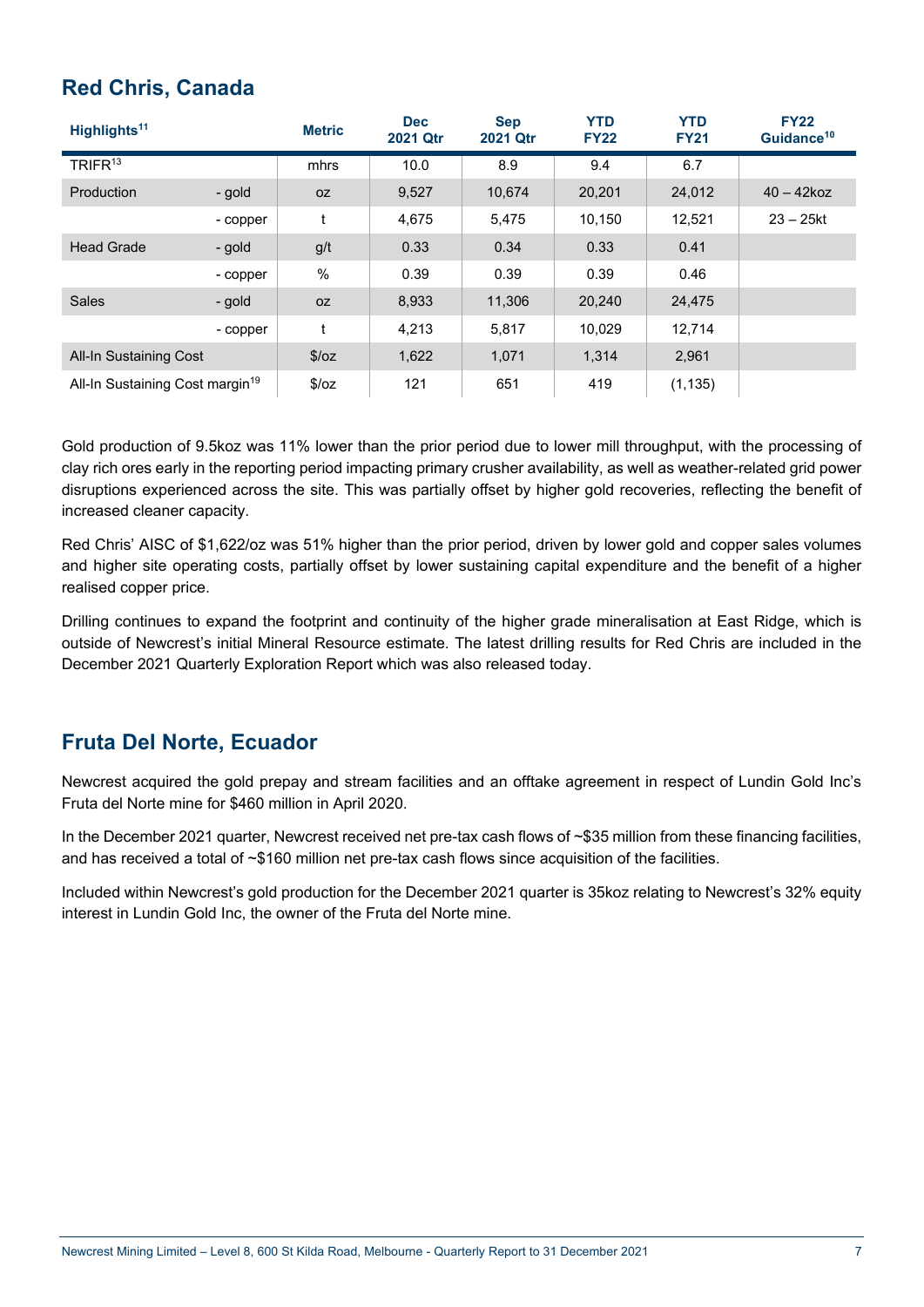## **Project Development**

### **Red Chris, Canada**

Newcrest continued the development of the Block Cave during the period with the exploration decline now progressed to 765 metres as at 25 January 2022.

Key supporting infrastructure has been established, including underground heating, workshop, warehouse and changeroom, with engagement underway for the Feasibility Study key contracts.

The latest drilling results at Red Chris are included in the December 2021 Quarterly Exploration Report which was also released today.

### **Havieron, Western Australia**

The Havieron Project is located 45km east of Newcrest's Telfer operation and is operated by Newcrest under a Joint Venture Agreement (JVA) with Greatland Gold plc.

As highlighted in the September 2021 Quarterly Report, following the delivery of the Pre-Feasibility Study on 12 October 2021, Newcrest is entitled to an additional 10% interest in the Havieron Project, which would bring Newcrest's cumulative interest to 70%, and provides the option to acquire an additional 5% joint venture interest at fair market value. Newcrest commenced the process to determine the fair market value for the 5% interest in accordance with the JVA during the period.

The development of the exploration decline experienced poor ground conditions during the quarter with 277 metres complete as at 25 January 2022. Preparation and mobilisation of the blind sink equipment for the first ventilation shaft is nearing completion. Key contracts for the Feasibility Study have been awarded and works to progress the necessary approvals and permits that are required to commence the development of an operating underground mine and associated infrastructure at the Project are ongoing<sup>20</sup>.

Growth drilling continues to identify high grade extensions to the South East Crescent Zone at depth as well as high grade crescent style mineralisation within extensions of the Eastern Breccia. The latest drilling results for the Havieron Project are included in the December 2021 Quarterly Exploration Report which was also released today.

### **Wafi-Golpu, Papua New Guinea**

Newcrest and its joint venture partner Harmony continue to work with the PNG Government to progress permitting of the Wafi-Golpu Project and obtain a Special Mining Lease. This included engagement with the PNG Government during the quarter regarding potential terms of a Mining Development Contract, which is required for a Special Mining Lease.

As previously advised, the Governor of Morobe Province and the Morobe Provincial Government commenced legal proceedings in the National Court in Port Moresby seeking judicial review of the decision to issue the Environment Permit which was granted in December 2020. On 10 September 2021, the National Court made an interim order staying the Environment Permit pending the determination of the judicial review. However, on 15 September 2021 the State obtained leave from the Supreme Court to appeal that National Court stay order. The judicial review proceeding is now on hold until the State's appeal against the stay order is decided by the Supreme Court. These events have not impacted project and permitting activities, which continue.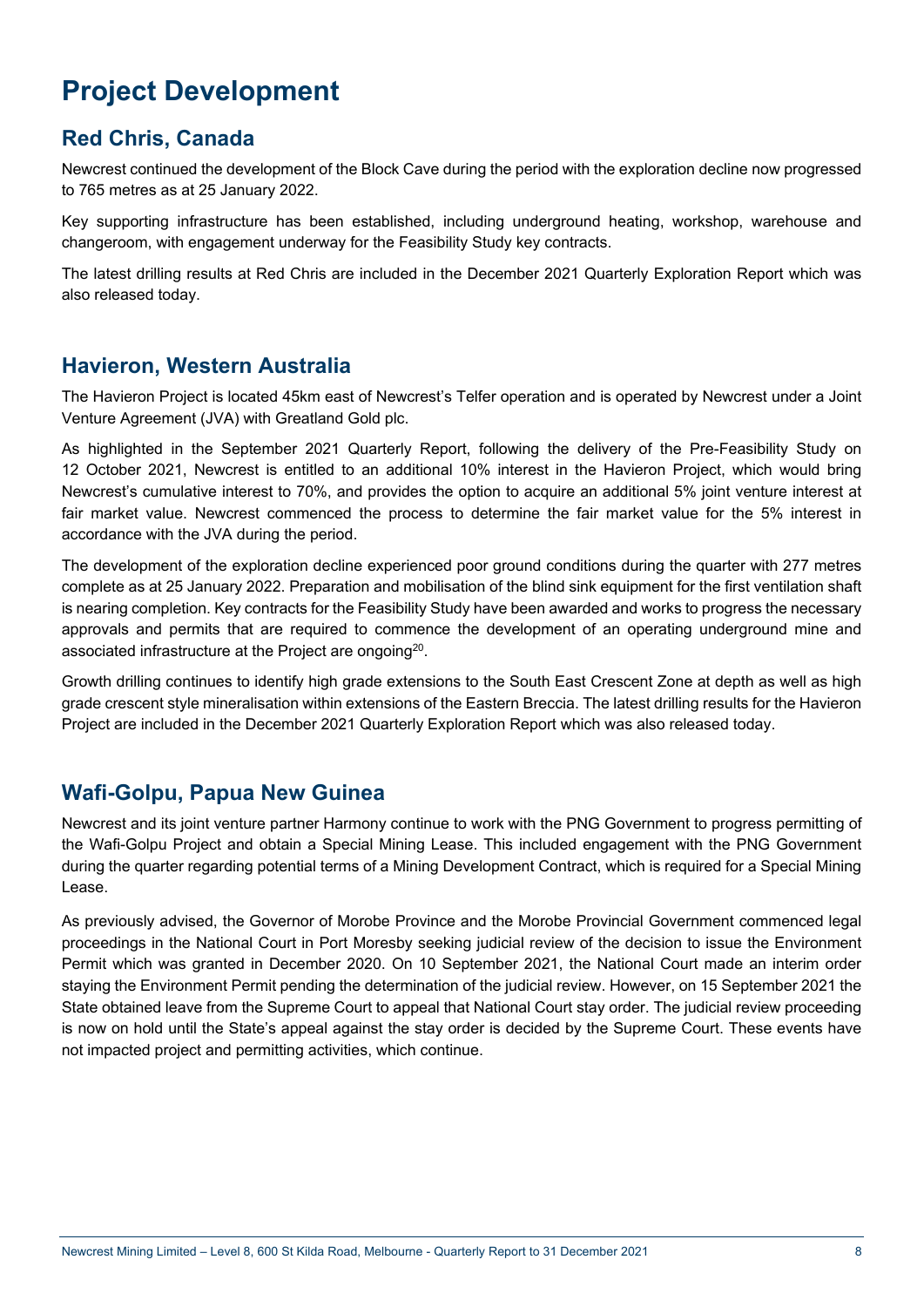## **Exploration**

See the separately released "Quarterly Exploration Report" for the December 2021 quarter.

## **COVID-19 Update**

To date, Newcrest has not experienced any material COVID-19 related disruptions to production or to the supply of goods and services.

The number of COVID-19 cases at Lihir increased during the period as PNG experienced its second outbreak, before returning to low levels. Whilst Lihir has maintained operations throughout the pandemic, the production performance has been impacted by reduced manning levels. These impacts are related to Government restrictions on travel, absenteeism, isolation requirements and logistical challenges. COVID-19 management has contributed to additional operating costs year to date. Impacts have also been experienced with capital projects due to delays to mobilisation of project contractors.

Newcrest continues to maintain strong COVID-19 controls at Lihir, focusing on containment through testing, contact tracing, isolation procedures and continuation of the vaccine rollout. There remains a risk of COVID-19 further impacting production at Lihir and this continues to be closely managed. Elevated costs related to the pandemic are expected to continue through FY22.

COVID-19 cases have also been recorded at Cadia and Red Chris with the onset of the Omicron wave. Both sites have escalated the controls under their Pandemic Response Plan in order to manage risks pertaining to the health and safety of the workforce and ongoing operations, with no material impact to operations experienced.

All of Newcrest's operations have business continuity plans and contingencies in place which seek to minimise disruptions to the operations in the event that a significant number of operational employees and/or contractors contract the virus. It is expected that these plans will enable operations to effectively manage the COVID-19 risk to production schedules and if there are any material impacts, Newcrest will inform the market in line with its continuous disclosure obligations.

The production guidance numbers for FY22 assume no COVID-19 related interruptions. However, the AISC guidance expenditure for FY22 includes an estimate of additional costs associated with managing the business in a COVID-19 context of approximately \$35 to \$45 million.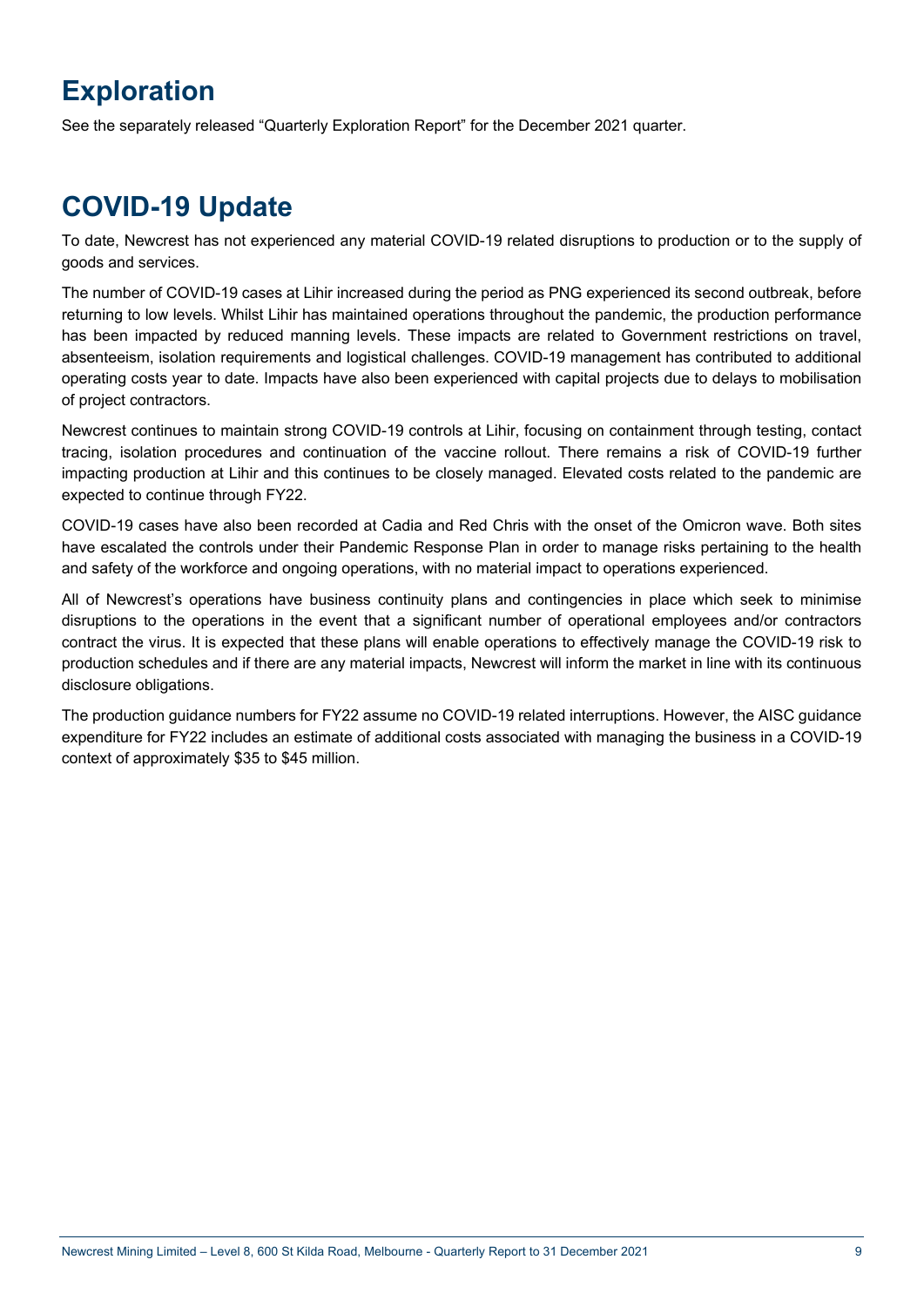## **Corporate**

### **Acquisition of Pretium Resources**

On 9 November 2021, Newcrest announced that it had entered into an agreement to acquire all of the issued and outstanding common shares of Pretium Resources Inc. (Pretivm) that it does not already own, by way of a Canadian Plan of Arrangement (the Plan).

Pretivm is the owner of the Brucejack operation in the highly prospective Golden Triangle region of British Columbia, Canada. Brucejack began commercial production in July 2017 and is one of the highest-grade operating gold mines in the world. The benefits for Newcrest to acquire Pretivm include:

- Addition of a Tier 1 large scale, long life, low cost mine to Newcrest's portfolio of Tier 1 assets
- Immediate increase in Newcrest's gold production by >300koz pa ( $\sim$ 15%) to well above 2Moz pa<sup>4,6,7</sup>
- Accretive to Newcrest's EBITDA and cash flow
- Immediate operational and financial diversification from a Tier 1 jurisdiction
- Growth in a region where Newcrest already operates and has strong existing relationships
- Significant near mine and district-scale exploration opportunity with exciting potential to realise resource and reserve growth

See release titled "Newcrest agrees to acquire Pretium Resources" dated 9 November 2021 for further information.

On 20 January 2022 (Vancouver time), Pretivm shareholders and option holders (Securityholders) voted overwhelmingly in favour of the Plan at the Pretivm Securityholders meeting. See release titled "Pretivm Securityholders approve acquisition by Newcrest" dated 21 January 2022 for further information.

The Plan has also been approved by the Supreme Court of British Columbia and Newcrest has received clearance from the State Administration of Market Regulation (SAMR) pursuant to the Anti Monopoly Law of China.

Completion of the transaction remains subject to final approval by the Toronto Stock Exchange and approval under the Investment Canada Act. Newcrest expects the transaction to be completed during the March 2022 quarter<sup>5</sup>.

### **Sale of Royalty portfolio**

On 14 December 2021, Newcrest entered into definitive agreements with Altus Strategies and AlphaStream Limited to sell a portfolio of 24 royalties for total cash consideration of approximately US\$37.5 million. The transaction is to complete in two phases due to rights of first offer / refusal on select Australia exploration royalties. Phase 1 has closed with Newcrest receiving US\$32.5 million. Phase 2 conditions precedent have been satisfied with final closing and receipt of US\$5 million expected in the March 2022 quarter.

### **Board and Executive Changes**

As previously announced, Newcrest Chairman, Mr Peter Hay, retired as a Non-Executive Director and as Non-Executive Chairman of Newcrest, with effect from the close of Newcrest's Annual General Meeting (AGM) on 10 November 2021. Non-Executive Director, Mr Peter Tomsett, was appointed as Non-Executive Chairman with effect from the close of Newcrest's AGM, following his re-election as a Non-Executive Director.

Mr Craig Jones has been appointed to the role of Chief Operating Officer (Americas), with responsibility for operations across the region. Mr Jones joined Newcrest in 2008, joined the Executive Committee in 2012, and has led Newcrest's business in Papua New Guinea since 2019. He will be based in Vancouver. Mr Philip Stephenson has been appointed to the role of Chief Operating Officer (Australasia), with responsibility for operations in Australia and Papua New Guinea. Mr Stephenson joined Newcrest in 2014, joined the Executive Committee in 2015 and has led multiple Newcrest operations across Australia, the Americas, Indonesia and West Africa. Mr Suresh Vadnagra has taken on responsibility for Wafi Golpu within his current role as Chief Technical and Projects Officer. These appointments will take effect upon completion of the transaction to acquire Pretivm.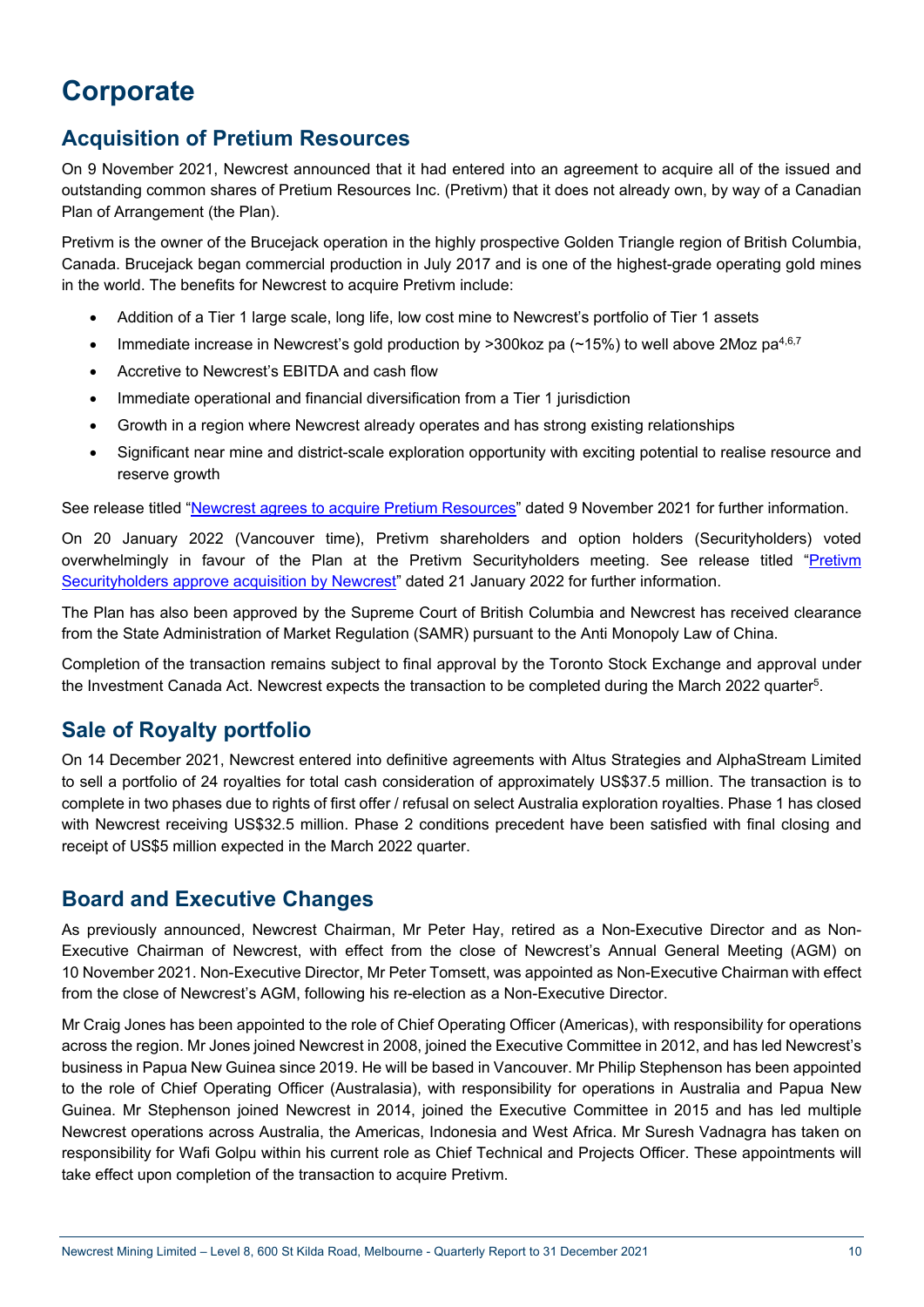On 16 November 2021, Newcrest announced that Ms Sherry Duhe was appointed as Chief Financial Officer, succeeding Mr Gerard Bond, Newcrest's outgoing Finance Director and Chief Financial Officer. Ms Duhe will commence her role as Chief Financial Officer in early 2022. Group Treasurer, Ms Kim Kerr, has been Acting Chief Financial Officer since 9 December 2021 to coincide with planned leave being taken by Mr Bond.

### **Community Support Fund**

Newcrest's A\$20 million Community Support Fund was established in April 2020 in response to the COVID-19 pandemic and is scheduled to end in June 2022. Since its inception it has supported approximately 65 initiatives ranging from immediate health assistance to livelihood restoration and economic recovery across Papua New Guinea, Australia, Canada (British Columbia), Ecuador and Fiji.

During the period, Newcrest continued to support the vaccine rollout internationally, including the UNICEF Australian COVID Vaccination Alliance in Papua New Guinea, working with the Chamber of Mines in Ecuador to support the Ecuadorian Government vaccination rollout, supporting the Orange Aboriginal Medical Service's vaccination program, and supporting the upgrade of a remote nursing station in Fiji.

### **Sustainability Report**

In November 2021, Newcrest released its 2021 Sustainability Report which outlines Newcrest's performance against its public sustainability targets for FY21 together with its sustainability targets for FY22. Newcrest's Sustainability Report for FY21 can be located within the Sustainability section of its website (www.newcrest.com).

### **Interactive Analyst Centre™**

Newcrest's financial and operational information can also be viewed via the Interactive Analyst Centre™ which is located under the Investor tab on Newcrest's website (www.newcrest.com). This interactive tool allows users to chart and export Newcrest's current and historical results for further analysis.

Sandeep Biswas **Managing Director and Chief Executive Officer**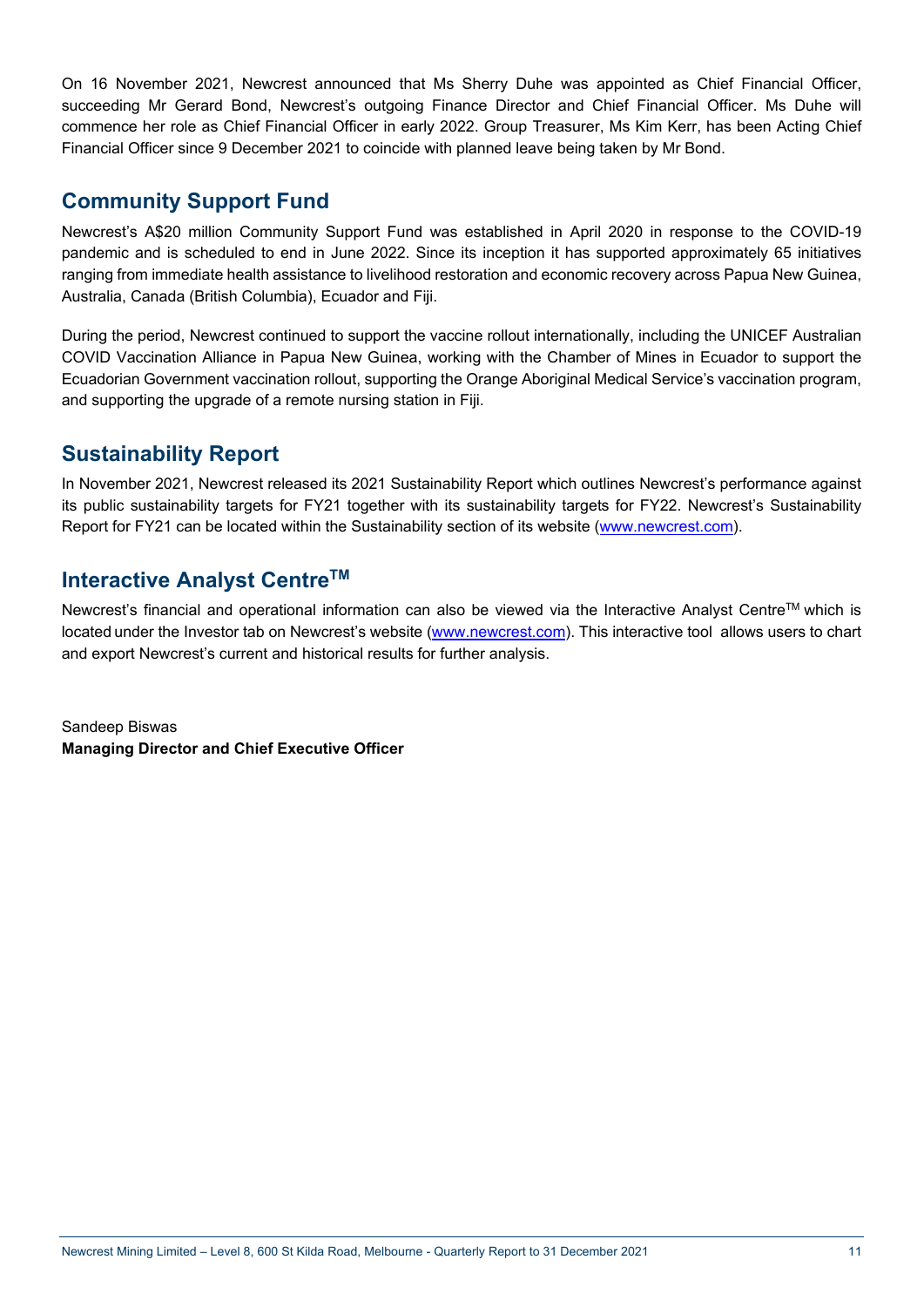## **Gold Production Summary**

| December 2021<br>Quarter      | <b>Mine</b><br><b>Production</b><br><b>Tonnes</b><br>$(000's)^{21}$ | Tonnes<br><b>Treated</b><br>(000's) | Head<br><b>Grade</b><br>$(g/t \text{ Au})$ | Gold<br><b>Recovery</b><br>$(\% )$ | Gold<br><b>Production</b><br>(oz) | <b>Gold Sales</b><br>(oz) | All-In<br><b>Sustaining</b><br><b>Cost</b><br>$($/oz)^2$ |
|-------------------------------|---------------------------------------------------------------------|-------------------------------------|--------------------------------------------|------------------------------------|-----------------------------------|---------------------------|----------------------------------------------------------|
| Cadia East Panel Cave 1       | 1,116                                                               |                                     |                                            |                                    |                                   |                           |                                                          |
| Cadia East Panel Cave 2       | 7,039                                                               |                                     |                                            |                                    |                                   |                           |                                                          |
| Cadia East Panel Cave 2-3     | 287                                                                 |                                     |                                            |                                    |                                   |                           |                                                          |
| Cada <sup>22</sup>            | 8,442                                                               | 5,740                               | 0.83                                       | 76.3                               | 115,362                           | 119,314                   | (19)                                                     |
| Telfer Open Pit               | 9,498                                                               | 4,611                               | 0.77                                       | 79.2                               | 91,017                            |                           |                                                          |
| <b>Telfer Underground</b>     | 610                                                                 | 604                                 | 0.95                                       | 88.4                               | 16,849                            |                           |                                                          |
| Telfer Dump Leach             |                                                                     |                                     |                                            |                                    | 4,861                             |                           |                                                          |
| <b>Telfer</b>                 | 10,108                                                              | 5,215                               | 0.79                                       | 80.5                               | 112,726                           | 107,787                   | 1,353                                                    |
| Lihir                         | 8,942                                                               | 3,241                               | 2.17                                       | 72.4                               | 163,937                           | 161,877                   | 1,679                                                    |
| <b>Red Chris</b>              | 5,960                                                               | 1,487                               | 0.33                                       | 59.7                               | 9,527                             | 8,933                     | 1,622                                                    |
| Fruta del Norte <sup>23</sup> |                                                                     |                                     |                                            |                                    | 34,533                            | 34,533                    | 800                                                      |
| <b>Total</b>                  | 33,452                                                              | 15,684                              | 1.05                                       | 75.2                               | 436,085                           | 432,443                   | 1,127                                                    |

All figures are shown at 100%, except for Red Chris which is shown at Newcrest's 70% share and Fruta del Norte which is shown at Newcrest's 32% attributable share through its 32% equity interest in Lundin Gold Inc.

## **Copper Production Summary**

| December 2021<br>Quarter  | <b>Copper Grade</b><br>(%) | <b>Copper Recovery</b><br>$(\%)$ | <b>Concentrate</b><br><b>Produced</b><br>(tonnes) | <b>Metal Production</b><br>(tonnes) |
|---------------------------|----------------------------|----------------------------------|---------------------------------------------------|-------------------------------------|
| Cadia                     | 0.38                       | 83.2                             | 75,810                                            | 18,207                              |
| Telfer Open Pit           | 0.06                       | 66.4                             | 20,077                                            | 1,854                               |
| <b>Telfer Underground</b> | 0.32                       | 88.4                             | 13.610                                            | 1,682                               |
| <b>Telfer</b>             | 0.09                       | 75.3                             | 33,688                                            | 3,536                               |
| <b>Red Chris</b>          | 0.39                       | 81.1                             | 21,669                                            | 4,675                               |
| <b>Total</b>              | 0.24                       | 81.7                             | 131,167                                           | 26,418                              |

All figures are shown at 100%, except for Red Chris which is shown at Newcrest's 70% share.

## **Silver Production Summary**

| December 2021<br>Quarter | <b>Tonnes Treated</b><br>(000's) | <b>Silver Production</b><br>(oz) |
|--------------------------|----------------------------------|----------------------------------|
| Cadia                    | 5,740                            | 103,983                          |
| Telfer                   | 5,215                            | 50,162                           |
| Lihir                    | 3.241                            | 4.482                            |
| <b>Red Chris</b>         | 1.487                            | 29.050                           |
| Total                    | 15,684                           | 187,677                          |

All figures are shown at 100%, except for Red Chris which is shown at Newcrest 70% share.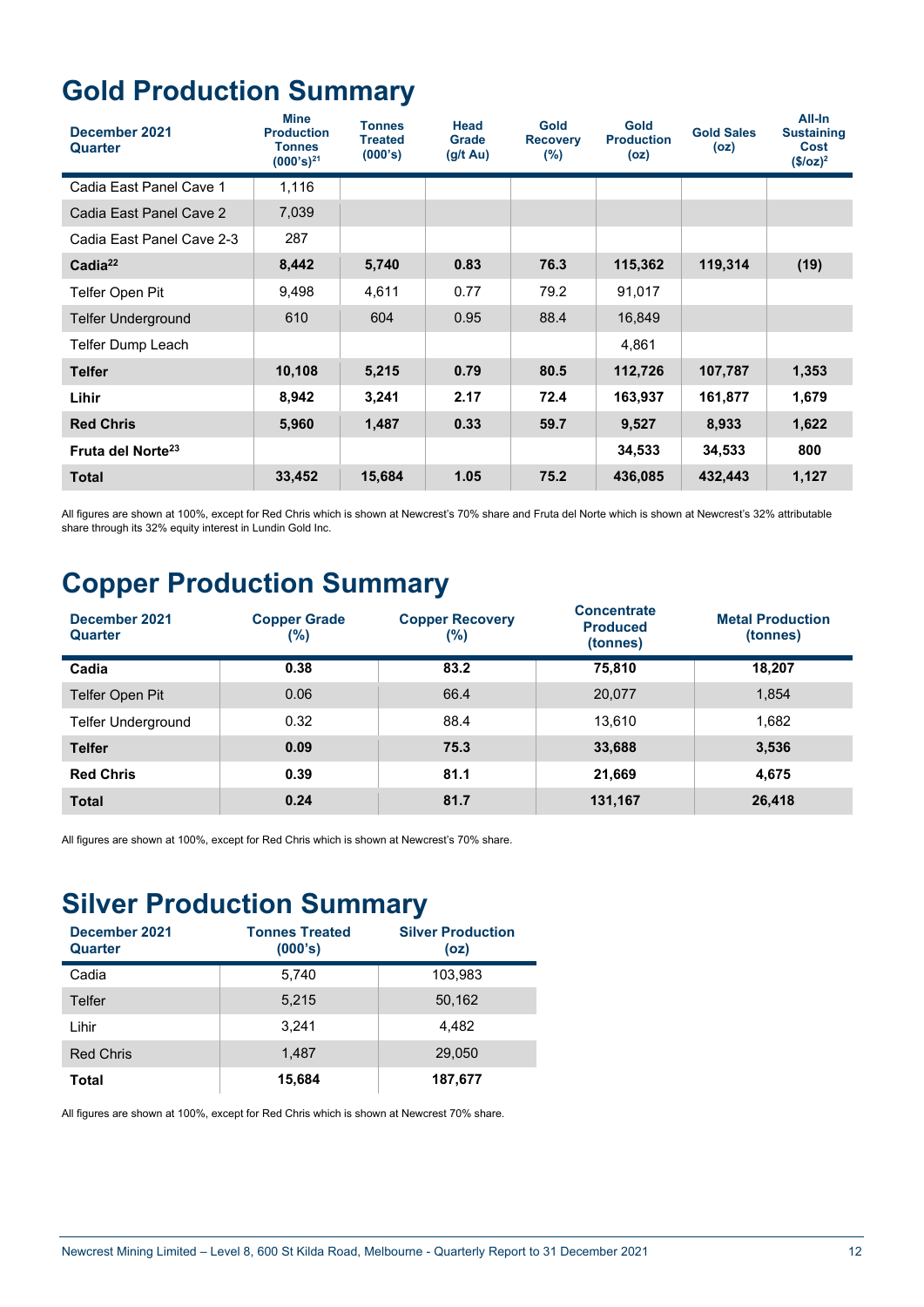## **All-In Sustaining Cost – December 2021 Quarter**

|                                                                        |              |                          |                |                          | 3 Months to 31 December 2021 |                          |                     |
|------------------------------------------------------------------------|--------------|--------------------------|----------------|--------------------------|------------------------------|--------------------------|---------------------|
|                                                                        | <b>Units</b> | Cadia                    | <b>Telfer</b>  | Lihir                    | <b>Red Chris</b>             | Corp/<br>Other           | Group <sup>24</sup> |
| <b>Gold Produced</b>                                                   | <b>OZ</b>    | 115,362                  | 112,726        | 163,937                  | 9,527                        | $\blacksquare$           | 401,552             |
| Mining                                                                 | \$/oz prod.  | 275                      | 744            | 302                      | 2,397                        |                          | 468                 |
| Milling                                                                | \$/oz prod.  | 469                      | 470            | 574                      | 1,353                        | $\overline{a}$           | 533                 |
| Administration and other                                               | \$/oz prod.  | 189                      | 107            | 384                      | 1,729                        | $\overline{\phantom{a}}$ | 282                 |
| Lease adjustments                                                      | \$/oz prod   | (5)                      | (58)           | (6)                      | (101)                        | $\overline{\phantom{0}}$ | (23)                |
| Third party smelting, refining and<br>transporting costs <sup>25</sup> | $02$ prod.   | 239                      | 149            | 3                        | 739                          | $\overline{\phantom{a}}$ | 129                 |
| Royalties                                                              | \$/oz prod.  | 113                      | 64             | 44                       | 75                           | $\overline{\phantom{0}}$ | 70                  |
| By-product credits                                                     | \$/oz prod.  | (1,538)                  | (299)          | (1)                      | (4,346)                      | $\overline{\phantom{0}}$ | (629)               |
| Ore inventory adjustments <sup>26</sup>                                | \$/oz prod.  | (97)                     | (33)           | 87                       | 4                            | $\overline{\phantom{0}}$ | (1)                 |
| Production stripping adjustments <sup>26</sup>                         | \$/oz prod.  |                          | (73)           | (151)                    | (1, 376)                     | $\overline{a}$           | (115)               |
| AOD adjustments <sup>26</sup>                                          | \$/oz prod.  |                          | (12)           |                          |                              | -                        | (3)                 |
| <b>Net Cash Costs</b>                                                  | \$/oz prod.  | (355)                    | 1,059          | 1,236                    | 474                          | $\overline{\phantom{0}}$ | 711                 |
| <b>Gold Sold</b>                                                       | 0Z           | 119,314                  | 107,787        | 161,877                  | 8,933                        | $\overline{a}$           | 397,910             |
| Adjusted operating costs <sup>27</sup>                                 | \$/oz sold   | (313)                    | 1,064          | 1,304                    | (190)                        | $\blacksquare$           | 721                 |
| Corporate general & administrative<br>$costs^{28,29}$                  | $$/oz$ sold  | $\overline{\phantom{a}}$ |                | $\overline{\phantom{a}}$ | $\overline{\phantom{a}}$     | 64                       | 63                  |
| Reclamation and remediation costs                                      | \$/oz sold   | 8                        | 59             | 13                       | 9                            | ٠                        | 24                  |
| Production stripping (sustaining) <sup>30</sup>                        | $$/oz$ sold  |                          | 76             | 153                      | $\overline{\phantom{a}}$     | $\overline{\phantom{0}}$ | 83                  |
| Advanced operating development                                         | \$/oz sold   |                          | 12             | $\overline{\phantom{a}}$ |                              | ÷                        | 3                   |
| Capital expenditure (sustaining)                                       | \$/oz sold   | 281                      | 72             | 201                      | 1,696                        | 11                       | 235                 |
| Exploration (sustaining)                                               | \$/oz sold   |                          | 9              | 2                        |                              | $\overline{a}$           | 3                   |
| Leases (sustaining)                                                    | \$/oz sold   | 5                        | 61             | 6                        | 107                          | $\overline{\phantom{0}}$ | 23                  |
| <b>All-In Sustaining Cost</b>                                          | \$/oz sold   | (19)                     | 1,353          | 1,679                    | 1,622                        | 75                       | 1,155               |
| Growth and development costs <sup>29</sup>                             | $$/oz$ sold  |                          |                |                          |                              | 9                        | 8                   |
| Production stripping (non-sustaining) <sup>30</sup>                    | \$/oz sold   |                          |                |                          | 1,467                        |                          | 33                  |
| Capital expenditure (non-sustaining) <sup>31</sup>                     | \$/oz sold   | 1,536                    | $\blacksquare$ | 100                      | 2,362                        | 30                       | 585                 |
| Exploration (non-sustaining)                                           | \$/oz sold   |                          | 22             |                          | 610                          | 54                       | 74                  |
| Leases (non-sustaining)                                                | \$/oz sold   | 5                        | $\blacksquare$ | -                        | 156                          | $5\phantom{.0}$          | 10 <sup>°</sup>     |
| <b>All-In Cost</b>                                                     | \$/oz sold   | 1,522                    | 1,375          | 1,779                    | 6,217                        | 173                      | 1,865               |
|                                                                        |              |                          |                |                          |                              |                          |                     |
| Depreciation and amortisation <sup>32</sup>                            | \$/oz sold   | 336                      | 269            | 429                      | 595                          | $11$                     | 373                 |

All figures are shown at 100%, except for Red Chris which is shown at 70%. AISC and AIC may not calculate based on amounts presented in these tables due to rounding.

Group AISC shown in this table is for Newcrest's operations only and does not include Newcrest's 32% attributable share of Fruta del Norte.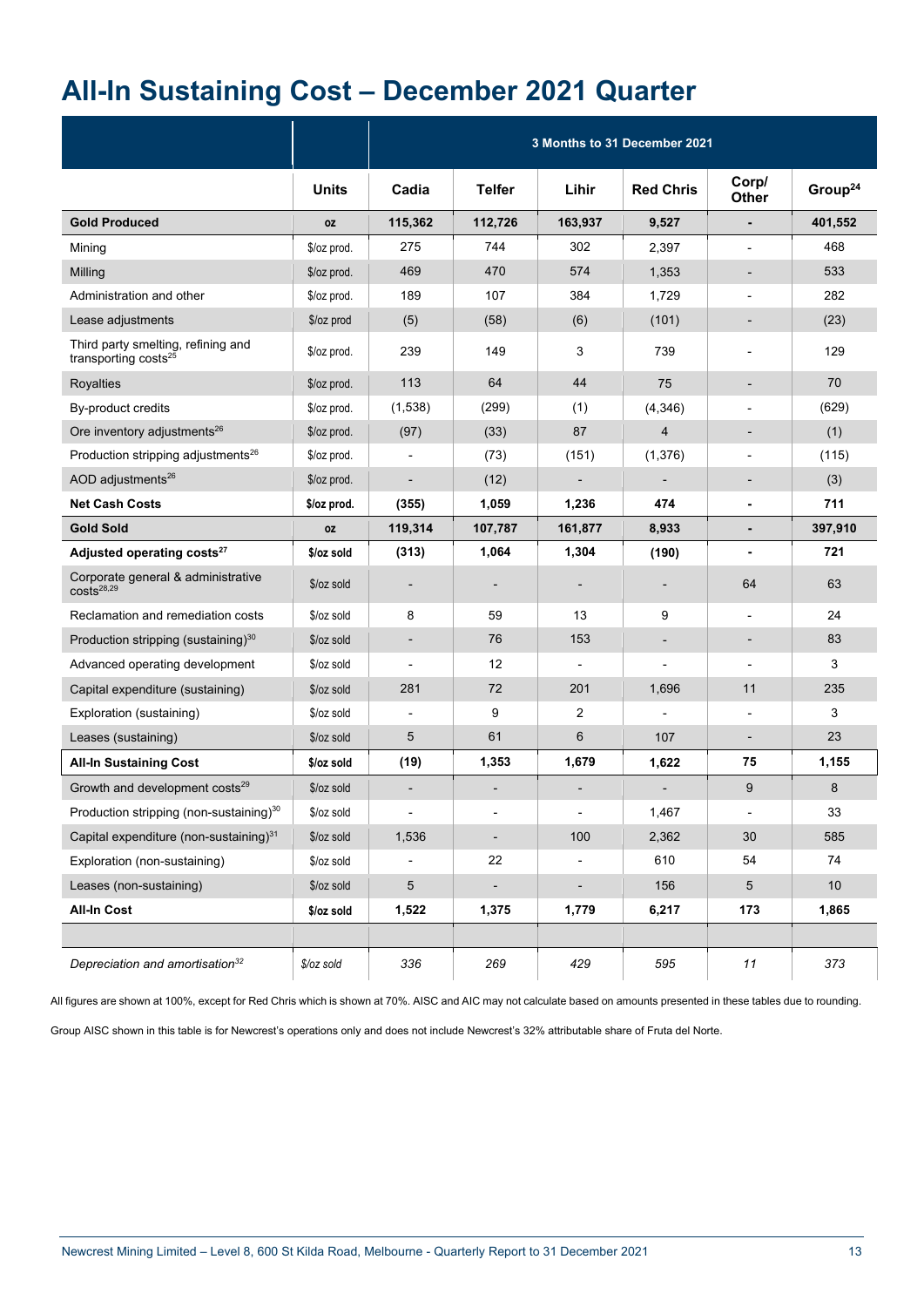## **All-In Sustaining Cost – Six months to 31 December 2021**

|                                                                        |              |                          |                          | 6 Months to 31 December 2021 |                            |                          |                     |
|------------------------------------------------------------------------|--------------|--------------------------|--------------------------|------------------------------|----------------------------|--------------------------|---------------------|
|                                                                        | <b>Units</b> | Cadia                    | <b>Telfer</b>            | Lihir                        | <b>Red</b><br><b>Chris</b> | Corp/<br><b>Other</b>    | Group <sup>24</sup> |
| <b>Gold Produced</b>                                                   | 0Z           | 224,368                  | 213,719                  | 305,206                      | 20,201                     | $\blacksquare$           | 763,314             |
| Mining                                                                 | \$/oz prod.  | 285                      | 742                      | 343                          | 1,907                      | $\overline{\phantom{a}}$ | 479                 |
| Milling                                                                | \$/oz prod.  | 485                      | 465                      | 688                          | 1,245                      | $\overline{\phantom{a}}$ | 580                 |
| Administration and other                                               | \$/oz prod.  | 195                      | 117                      | 398                          | 1,505                      | $\blacksquare$           | 289                 |
| Lease Adjustments                                                      | \$/oz prod   | (5)                      | (37)                     | (7)                          | (92)                       | $\overline{\phantom{a}}$ | (17)                |
| Third party smelting, refining and<br>transporting costs <sup>25</sup> | \$/oz prod.  | 229                      | 153                      | 3                            | 794                        | $\blacksquare$           | 132                 |
| <b>Royalties</b>                                                       | \$/oz prod.  | 98                       | 64                       | 46                           | 84                         | $\overline{\phantom{a}}$ | 67                  |
| By-product credits                                                     | $$/oz$ prod. | (1, 419)                 | (333)                    | (1)                          | (4,796)                    |                          | (637)               |
| Ore inventory adjustments <sup>26</sup>                                | \$/oz prod.  | (62)                     | (31)                     | 86                           | (25)                       | $\overline{\phantom{a}}$ | $\overline{7}$      |
| Production stripping adjustments <sup>26</sup>                         | $$/oz$ prod. | $\overline{\phantom{a}}$ | (44)                     | (204)                        | (1,014)                    | $\overline{\phantom{a}}$ | (120)               |
| AOD adjustments <sup>26</sup>                                          | \$/oz prod.  | $\overline{a}$           | (2)                      | $\blacksquare$               | $\overline{\phantom{a}}$   | $\overline{\phantom{a}}$ | (1)                 |
| <b>Net Cash Costs</b>                                                  | \$/oz prod.  | (194)                    | 1,094                    | 1,352                        | (392)                      |                          | 779                 |
| <b>Gold Sold</b>                                                       | 0Z           | 224,854                  | 205,440                  | 297,459                      | 20,240                     | $\blacksquare$           | 747,993             |
| Adjusted operating costs <sup>27</sup>                                 | \$/oz sold   | (210)                    | 1,075                    | 1,370                        | (724)                      | $\blacksquare$           | 758                 |
| Corporate general & administrative<br>$costs^{28,29}$                  | $$/oz$ sold  |                          | $\overline{\phantom{a}}$ |                              |                            | 64                       | 64                  |
| Reclamation and remediation costs                                      | \$/oz sold   | 8                        | 59                       | 14                           | 47                         | $\blacksquare$           | 26                  |
| Production stripping (sustaining) <sup>30</sup>                        | $$/oz$ sold  | $\overline{\phantom{a}}$ | 46                       | 209                          | $\frac{1}{2}$              | $\overline{\phantom{a}}$ | 95                  |
| Advanced operating development                                         | $$/oz$ sold  | ÷,                       | 2                        | $\overline{\phantom{a}}$     | $\overline{\phantom{a}}$   |                          | $\mathbf{1}$        |
| Capital expenditure (sustaining)                                       | $$/oz$ sold  | 282                      | 116                      | 217                          | 1,899                      | 10                       | 264                 |
| Exploration (sustaining)                                               | $$/oz$ sold  | $\overline{\phantom{a}}$ | 18                       | 2                            | $\overline{\phantom{a}}$   |                          | 6                   |
| Leases (sustaining)                                                    | $$/oz$ sold  | 5                        | 39                       | 7                            | 92                         | $\overline{\phantom{a}}$ | 17                  |
| <b>All-In Sustaining Cost</b>                                          | \$/oz sold   | 85                       | 1,355                    | 1,819                        | 1,314                      | 74                       | 1,231               |
| Growth and development costs <sup>29</sup>                             | $$/oz$ sold  | $\overline{a}$           | $\overline{a}$           | $\overline{\phantom{m}}$     | $\overline{\phantom{0}}$   | 6                        | 6                   |
| Production stripping (non-sustaining) <sup>30</sup>                    | \$/oz sold   | $\overline{a}$           | $\overline{\phantom{0}}$ | $\blacksquare$               | 1,013                      |                          | 27                  |
| Capital expenditure (non-sustaining) <sup>31</sup>                     | \$/oz sold   | 1,440                    |                          | 115                          | 1,941                      | 29                       | 561                 |
| Exploration (non-sustaining)                                           | \$/oz sold   |                          | 17                       | $\blacksquare$               | 474                        | 54                       | 71                  |
| Leases (non-sustaining)                                                | $0z$ sold    | $\overline{7}$           | $\overline{\phantom{a}}$ | $\blacksquare$               | 69                         | 5                        | $9\,$               |
| <b>All-In Cost</b>                                                     | \$/oz sold   | 1,532                    | 1,372                    | 1,934                        | 4,811                      | 168                      | 1,905               |
|                                                                        |              |                          |                          |                              |                            |                          |                     |
| Depreciation and amortisation <sup>32</sup>                            | \$/oz sold   | 337                      | 284                      | 415                          | 1,271                      | 12                       | 391                 |

All figures are shown at 100%, except for Red Chris which is shown at 70%. AISC and AIC may not calculate based on amounts presented in these tables due to rounding.

Group AISC shown in this table is for Newcrest's operations only and does not include Newcrest's 32% attributable share of Fruta del Norte.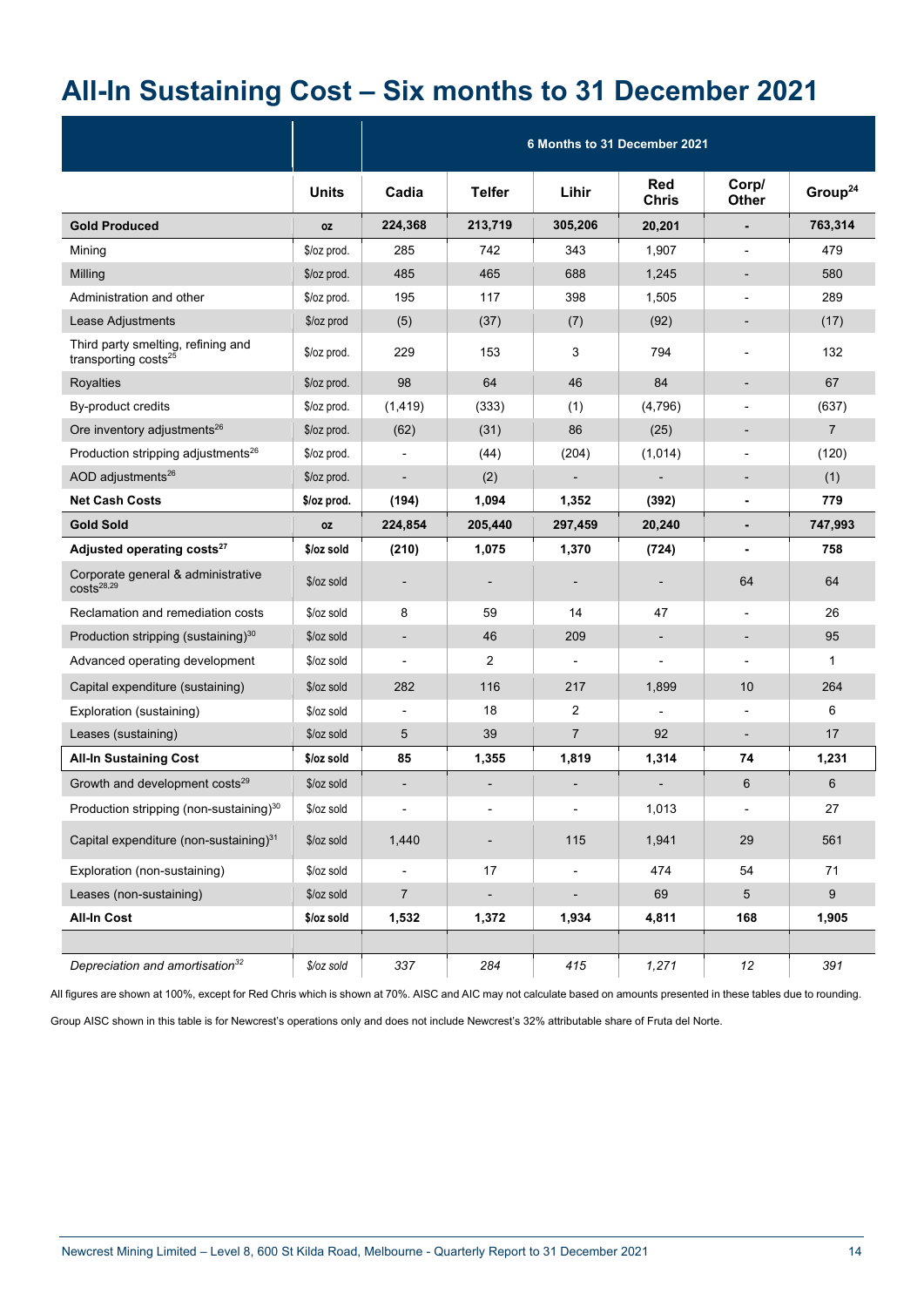## **Simplified Lihir Pit Material Flow – December 2021 Quarter**

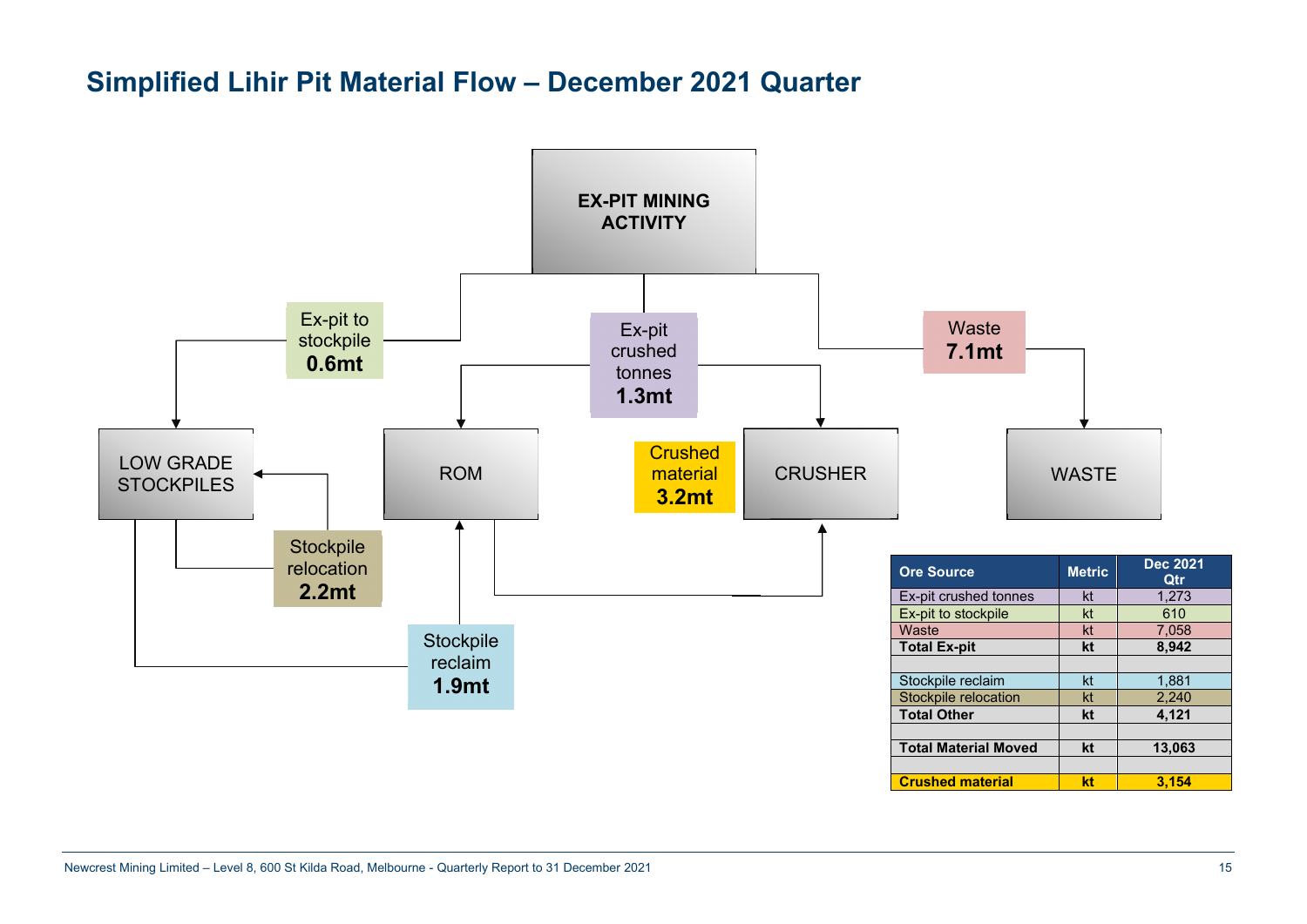## **Simplified Lihir Process Flow – December 2021 Quarter**

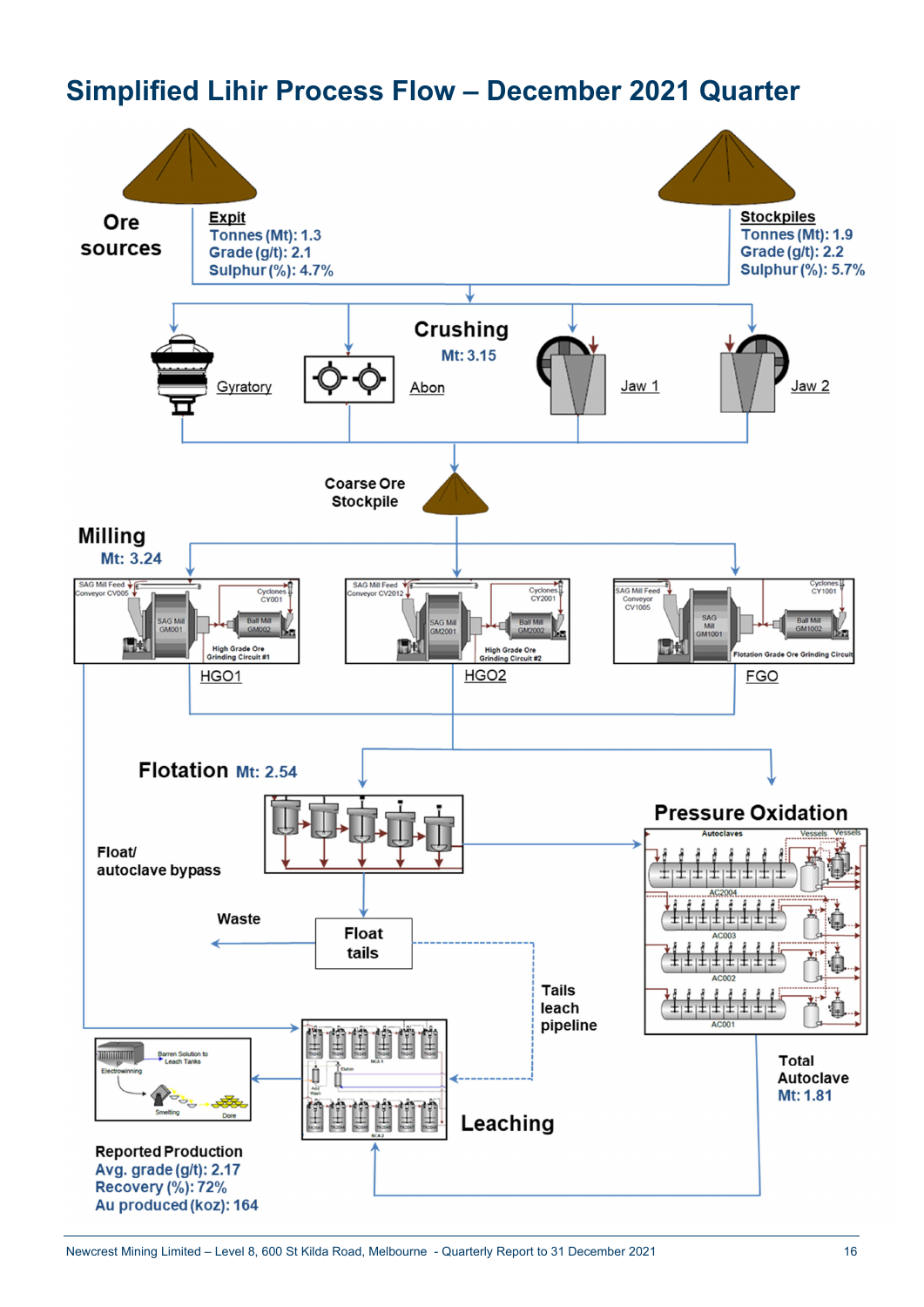## **Corporate Information**

#### **Board**

| Peter Tomsett     | Non-Executive Chairman    |
|-------------------|---------------------------|
| Sandeep Biswas    | Managing Director and CEO |
| Philip Aiken AM   | Non-Executive Director    |
| Roger Higgins     | Non-Executive Director    |
| Sally-Anne Layman | Non-Executive Director    |
| Jane McAloon      | Non-Executive Director    |
| Vickki McFadden   | Non-Executive Director    |

#### **Company Secretaries**

Maria Sanz Perez and Claire Hannon

#### **Registered & Principal Office**

Level 8, 600 St Kilda Road, Melbourne, Victoria, Australia 3004 Telephone: +61 (0)3 9522 5333 Facsimile: +61 (0)3 9522 5500 Email: corporateaffairs@newcrest.com.au Website: www.newcrest.com

### **Stock Exchange Listings**

| Australian Securities Exchange (Ticker NCM) |                |
|---------------------------------------------|----------------|
| <b>Toronto Stock Exchange</b>               | (Ticker NCM)   |
| <b>PNGX Markets Limited</b>                 | (Ticker NCM)   |
| New York ADR's                              | (Ticker NCMGY) |

### **Forward Shareholder Enquiries to:**

#### **Australia: Canada:**

| <b>Link Market Services</b> |                                      | <b>TSX Tru</b> |
|-----------------------------|--------------------------------------|----------------|
|                             | Tower 4, 727 Collins Street          | $P.O.$ Box     |
|                             | Docklands, Victoria, 3008            | Montrea        |
| Australia                   |                                      | Canada         |
|                             | Telephone: 1300 554 474              | $+18003$       |
|                             | +61 (0)2 8280 7111                   |                |
|                             | Facsimile: +61 (0) 2 9287 0303       |                |
| Email:                      | registrars@linkmarketservices.com.au | inquiries      |
| Website:                    | www.linkmarketservices.com.au        | www.ast        |

### **Substantial Shareholder(s) at 31 December 202133**

| Allan Gray / Orbis Group        | $9.9\%$ |
|---------------------------------|---------|
| <b>BlackRock Group</b>          | $9.1\%$ |
| <b>State Street Corporation</b> | $5.0\%$ |

#### **Issued Share Capital**

At 31 December 2021, Newcrest's issued capital was 817,958,171 ordinary shares.

#### **Quarterly Share Price Activity**

|                 | High  | Low   | Close |
|-----------------|-------|-------|-------|
|                 | A\$   | A\$   | A\$   |
| Oct to Dec 2021 | 25.72 | 22.74 | 24.48 |

**TSX Trust Company** P.O. Box 700, Station B Montreal, Quebec, H3B 3K3 +1800 387 0825

inquiries@astfinancial.com www.astfinancial.com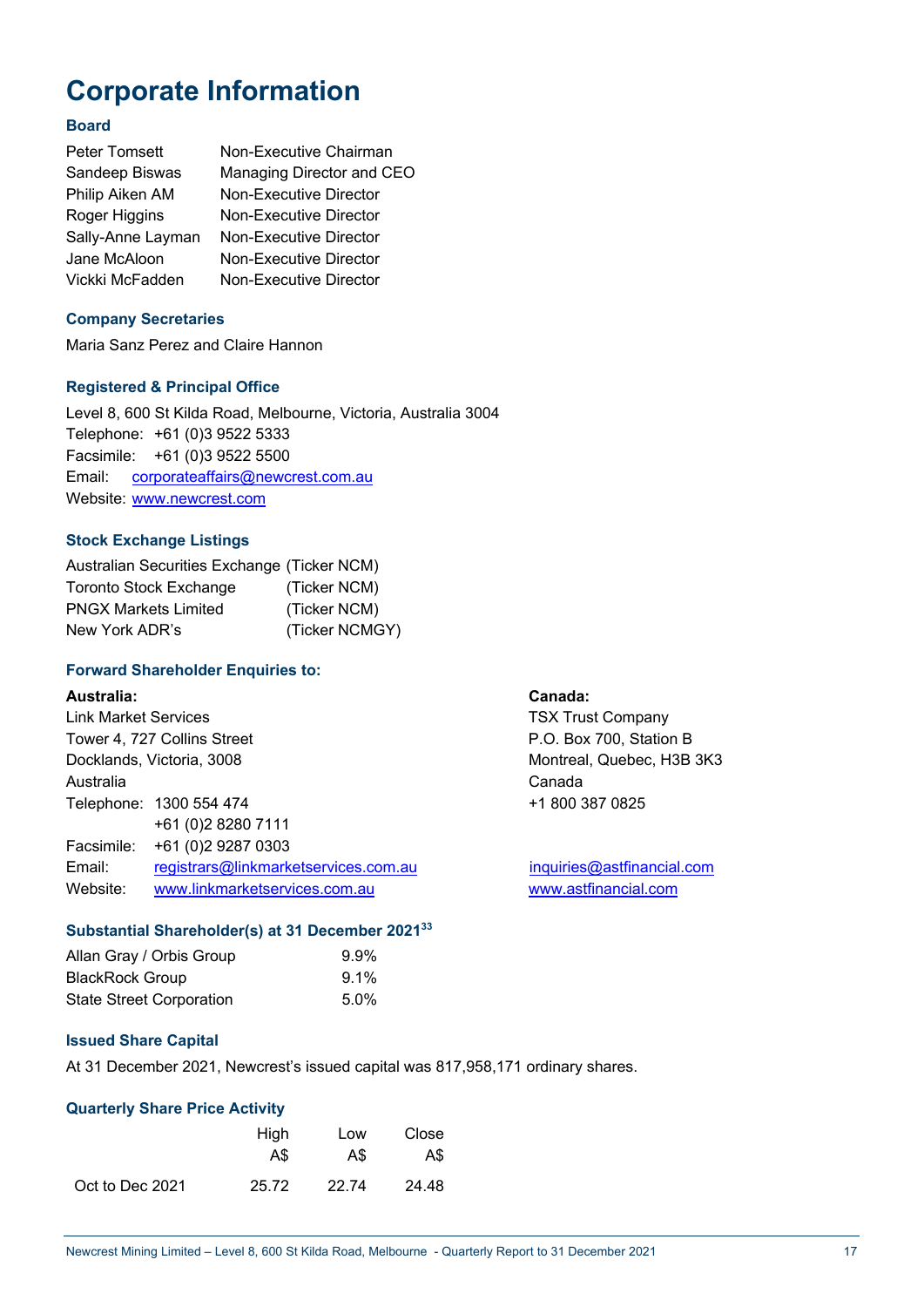#### **Forward Looking Statements**

This document includes forward looking statements and forward looking information within the meaning of securities laws of applicable jurisdictions. Forward looking statements can generally be identified by the use of words such as "may", "will", "expect", "intend", "plan", "estimate", "anticipate", "believe", "continue", "objectives", "targets", "outlook" and "guidance", or other similar words and may include, without limitation, statements regarding estimated reserves and resources, certain plans, strategies, aspirations and objectives of management, anticipated production, study or construction dates, expected costs, cash flow or production outputs and anticipated productive lives of projects and mines. Newcrest continues to distinguish between outlook and guidance. Guidance statements relate to the current financial year. Outlook statements relate to years subsequent to the current financial year.

These forward looking statements involve known and unknown risks, uncertainties and other factors that may cause Newcrest's actual results, performance and achievements or industry results to differ materially from any future results, performance or achievements, or industry results, expressed or implied by these forward-looking statements. Relevant factors may include, but are not limited to, changes in commodity prices, foreign exchange fluctuations and general economic conditions, increased costs and demand for production inputs, the speculative nature of exploration and project development, including the risks of obtaining necessary licences and permits and diminishing quantities or grades of reserves, political and social risks, changes to the regulatory framework within which Newcrest operates or may in the future operate, environmental conditions including extreme weather conditions, recruitment and retention of personnel, industrial relations issues and litigation. For further information as to the risks which may impact on Newcrest's results and performance, please see the risk factors in the Appendix 4E and Financial Report for the year ended 30 June 2021 and the Annual Information Form dated 6 December 2021 which are available to view at www.asx.com.au under the code "NCM" and on Newcrest's SEDAR profile.

Forward looking statements are based on Newcrest's good faith assumptions as to the financial, market, regulatory and other relevant environments that will exist and affect Newcrest's business and operations in the future. Newcrest does not give any assurance that the assumptions will prove to be correct. There may be other factors that could cause actual results or events not to be as anticipated, and many events are beyond the reasonable control of Newcrest. Readers are cautioned not to place undue reliance on forward looking statements, particularly in the current economic climate with the significant volatility, uncertainty and disruption caused by the COVID-19 pandemic. Forward looking statements in this document speak only at the date of issue. Except as required by applicable laws or regulations, Newcrest does not undertake any obligation to publicly update or revise any of the forward looking statements or to advise of any change in assumptions on which any such statement is based.

#### **Non-IFRS Financial Information**

Newcrest results are reported under International Financial Reporting Standards (IFRS). This document includes non-IFRS financial information within the meaning of ASIC Regulatory Guide 230: 'Disclosing non-IFRS financial information' published by ASIC and within the meaning of Canadian Securities Administrators Staff Notice 52-306 – Non-GAAP Financial Measures. Such information includes All-In Sustaining Cost (AISC) and All-In Cost (AIC) as per updated World Gold Council Guidance Note on Non-GAAP Metrics released in November 2018. AISC will vary from period to period as a result of various factors including production performance, timing of sales and the level of sustaining capital and the relative contribution of each asset. AISC Margin reflects the average realised gold price less AISC per ounce sold.

These measures are used internally by Newcrest management to assess the performance of the business and make decisions on the allocation of resources and are included in this document to provide greater understanding of the underlying performance of Newcrest's operations. The non-IFRS information has not been subject to audit or review by Newcrest's external auditor and should be used in addition to IFRS information. Such non-IFRS information/non-GAAP measures do not have a standardised meaning prescribed by IFRS and may be calculated differently by other companies. Although Newcrest believes these non-IFRS/non-GAAP financial measures provide useful information to investors in measuring the financial performance and condition of its business, investors are cautioned not to place undue reliance on any non-IFRS financial information/non-GAAP financial measures included in this document. When reviewing business performance, this non-IFRS information should be used in addition to, and not as a replacement of, measures prepared in accordance with IFRS, available on Newcrest's website and the ASX and SEDAR platforms.

#### **Ore Reserves and Mineral Resources Reporting Requirements**

As an Australian Company with securities listed on the Australian Securities Exchange (ASX), Newcrest is subject to Australian disclosure requirements and standards, including the requirements of the Corporations Act 2001 and the ASX. Investors should note that it is a requirement of the ASX listing rules that the reporting of Ore Reserves and Mineral Resources in Australia is in accordance with the 2012 Edition of the Australasian Code for Reporting of Exploration Results, Mineral Resources and Ore Reserves (the JORC Code) and that Newcrest's Ore Reserve and Mineral Resource estimates and reporting comply with the JORC Code.

Newcrest is also subject to certain Canadian disclosure requirements and standards, as a result of its secondary listing on the Toronto Stock Exchange (TSX), including the requirements of National Instrument 43-101 (NI 43-101). Investors should note that it is a requirement of Canadian securities law that the reporting of Mineral Reserves and Mineral Resources in Canada and the disclosure of scientific and technical information concerning a mineral project on a property material to Newcrest comply with NI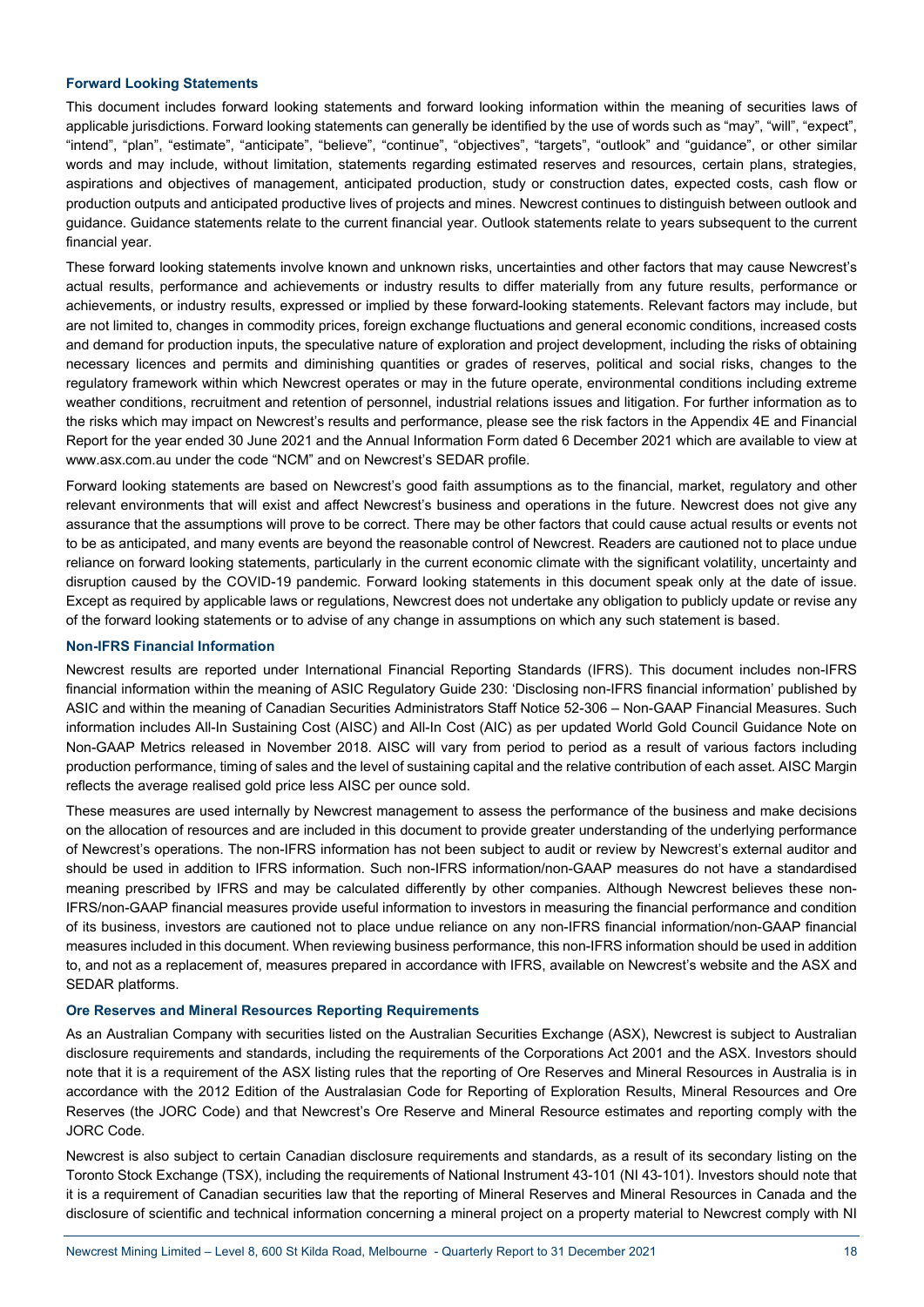#### 43-101.

Newcrest's material properties are currently Cadia, Lihir, Red Chris and Wafi-Golpu. Copies of the NI 43-101 Reports for Cadia, Lihir and Wafi-Golpu, which were released on 14 October 2020, and Red Chris, which was released on 30 November 2021, are available at www.newcrest.com.au and on Newcrest's SEDAR profile.

#### **Competent Person's Statement**

The information in this document that relates to the production target for the Newcrest Group to 2030 has been extracted from page 3 of the release titled 'Newcrest advances its global organic growth portfolio' as disclosed to the ASX dated 12 October 2021 (the original growth release). The information in this document that relates to the production target for Lihir has been extracted from the release titled "Lihir PFS supports gold production growth to 1Mozpa+ from FY24" dated 12 October 2021 (the original Lihir release). The original growth release and the original Lihir release (together, the original releases) are available to view at www.asx.com.au under the code "NCM" and on Newcrest's SEDAR profile. Newcrest confirms that all material assumptions underpinning the production targets in the original releases continue to apply and have not materially changed.

#### **Technical and Scientific Information**

The technical and scientific information contained in this document relating to Pretivm was reviewed by Ms Jillian Terry, a Qualified Person as defined in NI43-101 and confirmed to be a true and accurate representation of data presented in the Q1 2021 MD&A and Technical Report, and filed by Pretivm on SEDAR (www.sedar.com).

The technical and scientific information contained in this document relating to Wafi-Golpu and Lihir was reviewed and approved by Craig Jones, Newcrest's Chief Operating Officer PNG, FAusIMM and a Qualified Person as defined in National Instrument 43- 101 – *Standards of Disclosure for Mineral Projects (NI 43-101)*.

The technical and scientific information contained in this document relating to Cadia and Red Chris was reviewed and approved by Philip Stephenson, Newcrest's Chief Operating Officer Australia and Americas, FAusIMM and a Qualified Person as defined in NI 43-101.

#### **Reliance on Third-Party Information**

The estimates contained in this document that relate to production and AISC for Fruta del Norte and Brucejack have been derived from sources that have not been independently verified. No representation of warranty is made as to the accuracy, completeness or reliability of the information.

### **Authorised by the Newcrest Disclosure Committee**

#### **For further information please contact**

#### **North American Investor Enquiries**

Tom Dixon +61 3 9522 5570 +61 450 541 389 Tom.Dixon@newcrest.com.au Ryan Skaleskog +1 866 396 0242 +61 403 435 222 Ryan.Skaleskog@newcrest.com.au

#### **Media Enquiries**

**Investor Enquiries**

Tim Salathiel +61 3 9522 4263 +61 407 885 272 Tim.Salathiel@newcrest.com.au

This information is available on our website at www.newcrest.com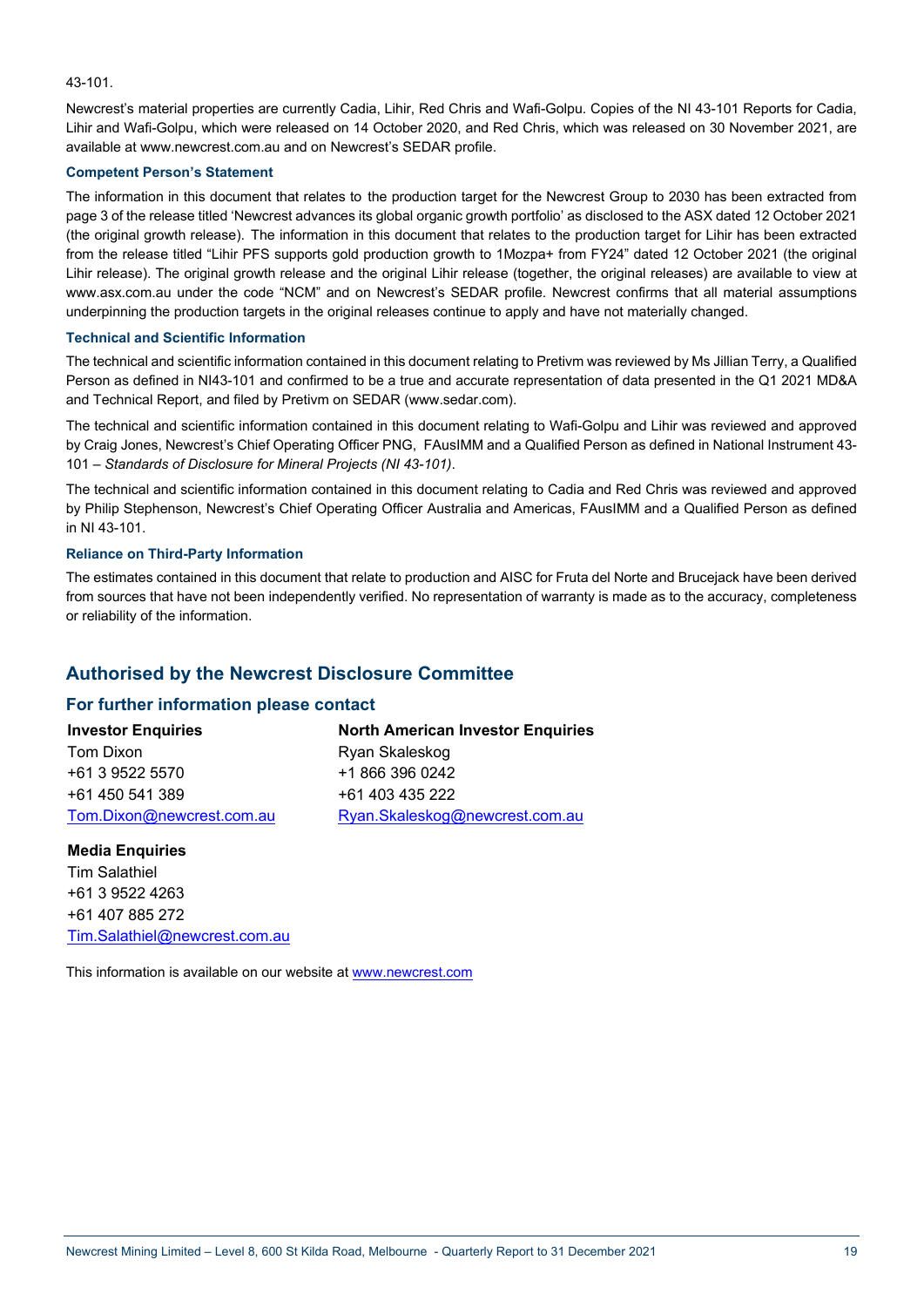## **Appendix**

**Reconciliation of Newcrest's operational performance including its 32% attributable share of Fruta del Norte through its 32% equity interest in Lundin Gold Inc.**

| <b>Gold production</b>                  | <b>Metric</b> | <b>Dec</b><br><b>2021 Qtr</b> | <b>Sep</b><br><b>2021 Otr</b> | <b>YTD</b><br><b>FY22</b> | <b>YTD</b><br><b>FY21</b> |
|-----------------------------------------|---------------|-------------------------------|-------------------------------|---------------------------|---------------------------|
| Gold production – Newcrest operations   | 0Z            | 401.552                       | 361,762                       | 763.314                   | 977.421                   |
| Gold production - Fruta del Norte (32%) | <b>OZ</b>     | 34.533                        | 34.452                        | 68.985                    | 61.146                    |
| <b>Gold production</b>                  | <b>OZ</b>     | 436,085                       | 396,214                       | 832.298                   | 1,038,566                 |

The production outcome for Fruta del Norte are shown at Newcrest's 32% attributable share and have been sourced from Lundin Gold's news releases.

| <b>All-In Sustaining Cost</b>                  | <b>Metric</b> | <b>Dec</b><br>2021 Qtr <sup>23</sup> | <b>Sep</b><br>2021 Qtr <sup>14</sup> | <b>YTD</b><br>FY2214,23 | <b>YTD</b><br>FY21 <sup>15</sup> |
|------------------------------------------------|---------------|--------------------------------------|--------------------------------------|-------------------------|----------------------------------|
| All-in Sustaining Cost - Newcrest operations   | $\mathsf{m}$  | 460                                  | 461                                  | 921                     | 953                              |
| All-in Sustaining Cost - Fruta del Norte (32%) | $\mathsf{Sm}$ | 27                                   | 29                                   | 56                      | 40                               |
| <b>All-In Sustaining Cost</b>                  | \$m           | 487                                  | 490                                  | 977                     | 993                              |
|                                                |               |                                      |                                      |                         |                                  |
| Gold ounces sold – Newcrest operations         | OZ.           | 397,910                              | 350,083                              | 747,993                 | 968,032                          |
| Gold ounces sold – Fruta del Norte (32%)       | OZ.           | 34,533                               | 35,714                               | 70,247                  | 53,872                           |
| Total gold ounces sold                         | <b>OZ</b>     | 432,443                              | 385,796                              | 818,240                 | 1,021,904                        |
|                                                |               |                                      |                                      |                         |                                  |
| All-In Sustaining Cost - Newcrest operations   | S/OZ          | 1,155                                | 1,316                                | 1,231                   | 984                              |
| All-In Sustaining - Fruta del Norte (32%)      | \$oz          | 800                                  | 804                                  | 802                     | 740                              |
| <b>All-In Sustaining Cost</b>                  | \$/oz         | 1,127                                | 1,269                                | 1,194                   | 972                              |

Due to timing of Lundin Gold's December 2021 quarterly report, Newcrest has estimated its 32% attributable share, through its 32% equity interest in Lundin Gold Inc, of Fruta del Norte's AISC for the December 2021 quarter. The AISC estimate was derived by taking the mid-point of Lundin Gold's CY21 AISC guidance of \$770-830/oz (released 15 March 2021). For the purposes of AISC, Newcrest has assumed that production is equal to sales. Newcrest will restate its December quarter AISC outcome once the outcomes for Fruta del Norte's December quarter are known.

| <b>All-In Sustaining Cost margin</b>         | <b>Metric</b> | <b>Dec</b><br><b>2021 Qtr</b> | <b>Sep</b><br>2021 Otr | <b>YTD</b><br><b>FY22</b> | <b>YTD</b><br><b>FY21</b> |
|----------------------------------------------|---------------|-------------------------------|------------------------|---------------------------|---------------------------|
| Realised gold price <sup>17</sup>            | S/OZ          | 1.743                         | 1.722                  | 1.733                     | 1,826                     |
| All-In Sustaining Cost - Newcrest operations | \$/oz         | 1.155                         | 1.316                  | 1.231                     | 984                       |
| <b>All-In Sustaining Cost margin</b>         | \$/oz         | 588                           | 406                    | 502                       | 842                       |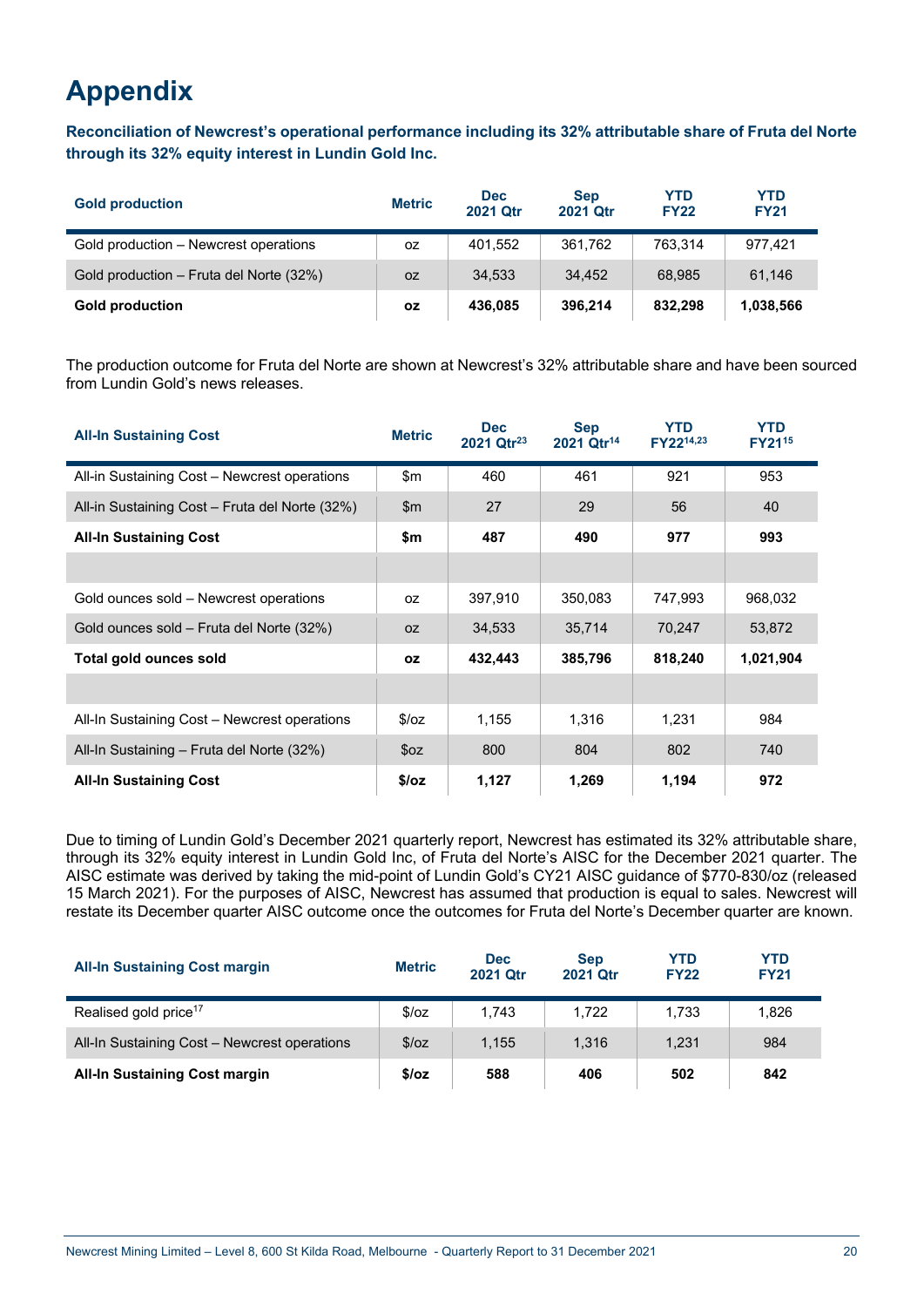### **Endnotes**

- <sup>1</sup> See information under heading "Non-IFRS Financial Information" on Page 18 of this report for further information.<br><sup>2</sup> Includes 35koz and an estimated reduction of \$28/oz based on Newcrest's 32% attributable share of F the Appendix for the calculation and further details.<br><sup>3</sup> Newcrest's AISC margin has been determined by deducting the AISC attributable to Newcrest's operations from Newcrest's
- realised gold price. Refer to the Appendix for details.
- 4 Subject to market and operating conditions and potential delays due to COVID-19 impacts. Estimates should not be construed as guidance.
- <sup>5</sup> Subject to satisfaction of Pretivm Transaction conditions precedent.
- <sup>6</sup> Based on Pretivm's Technical Report on the Brucejack Gold Mine Northwest British Columbia dated 9 March 2020 filed by<br>Pretivm on SEDAR (www.sedar.com) in accordance with National Instrument 43-101 (the Technical Report
- 7 Based on the Newcrest production targets set out on page 3 of its release titled "Newcrest advances its global organic growth portfolio" dated 12 October 2021 which is available to view at www.asx.com.au under the code "NCM" and on Newcrest's SEDAR profile. The Mineral Resources and Ore Reserves underpinning the production targets are also specified in such release, and they have been prepared by Competent Persons in accordance with Appendix 5A of the ASX Listi
- <sup>8</sup> The modification is subject to conditions including Newcrest commissioning an independent audit report to the satisfaction of the DPIE Secretary in relation to Newcrest's approach to managing and minimising the off-site air quality impacts of the project.
- <sup>9</sup> References to the prior period are to the September 2021 quarter.
- <sup>10</sup> The achievement of guidance is subject to market and operating conditions and potential delays due to COVID-19 impacts. Newcrest's guidance with respect to the gold production of Fruta del Norte is based on Lundin Gold's guidance for CY21 of 380 – 420koz which has been annualised on the assumption that production levels will be same for the January to June 2022 period
- (presented at 32% and rounded to nearest 5koz).<br><sup>11</sup> The figures shown represent Newcrest's 70% share of the unincorporated Red Chris JV.
- $12$  The figures shown represent Newcrest's 32% attributable share, through its 32% equity interest in Lundin Gold Inc.<br> $13$  Total Recordable Injury Frequency Rate (injuries per million hours).
- 
- <sup>14</sup> Subsequent to the release of Newcrest's September 2021 quarterly report, gold sales and AISC for the September quarter were restated to include Newcrest's 32% share of Fruta del Norte's September 2021 quarterly results which Lundin Gold Inc released on 9 November 2021.
- <sup>15</sup> Subsequent to the release of Newcrest's FY21 half year results, gold sales and AISC for the six months ending 31 December 2020 were restated to include Newcrest's 32% share of Fruta del Norte's December 2020 quarterly results which Lundin Gold Inc released on 15 March 2021.
- <sup>16</sup> From Newcrest's operations only and does not include Newcrest's 32% attributable share of Fruta del Norte through its 32% equity interest in Lundin Gold Inc.
- <sup>17</sup> Realised metal prices are the US\$ spot prices at the time of sale per unit of metal sold (net of Telfer gold production hedges), excluding deductions related to treatment and refining charges and the impact of price related finalisations for metals in concentrate. The realised price has been calculated from sales ounces generated by Newcrest's operations only (i.e. excluding Fruta del Norte).
- 18 The production target underpinning the estimate for Lihir is ~19Moz over the LOM. The production target for Lihir is based on the utilisation of 100% of Lihir's Ore Reserves, being 4Moz Proved (63Mt @ 2.0 g/t Au) and 19Moz (250Mt @ 2.4 g/t Au) Probable Ore Reserves as at 30 June 2021, which have been prepared by Competent Persons in accordance with Appendix 5A of the ASX Listing Rules (see Newcrest release titled "Lihir PFS supports gold production growth to 1Mozpa+ from FY24" dated 12 October 2021 which is available to view at www.asx.com.au under the code of "NCM" and on Newcrest's SEDAR profile), but is subject to depletions for the period since 1 July 2021.
- 19 AISC margin calculated with reference to the Group average realised gold price.
- <sup>20</sup> In addition, the development of any underground mine at the Havieron Project will also be subject to the completion of a successful exploration program and further studies, market and operating conditions, Board approvals, and a positive decision to mine.
- <sup>21</sup> Mine production for open pit and underground includes ore and waste.
- <sup>22</sup> Includes development tonnes from the Cadia PC2-3 project. Costs associated with this production were capitalised and are not included in the AISC calculation in this report.
- <sup>23</sup> Due to timing of Lundin Gold's December 2021 quarterly report, Newcrest has estimated its 32% attributable share, through its 32% equity interest in Lundin Gold Inc, of Fruta del Norte's AISC for the December 2021 quarter. The AISC estimate was derived by taking the mid-point of Lundin Gold's CY21 AISC guidance of \$770-830/oz (released 15 March 2021). For the purposes of AISC, Newcrest has assumed that production is equal to sales. Newcrest will restate its December quarter AISC outcome once
- the outcomes for Fruta del Norte's December quarter are known. Refer to the Appendix for further details.<br><sup>24</sup> Group AISC shown in this table is for Newcrest's operations only and does not include Newcrest's 32% attributab
- Fruta del Norte.<br><sup>25</sup> Includes deductions related to treatment and refining charges for metals in concentrate.
- <sup>26</sup> Represents adjustment for ore inventory movements, removal of production stripping costs and movement in Advanced Operating Development costs.
- <sup>27</sup> Adjusted operating costs represents net cash costs adjusted for finished goods inventory movements, divided by ounces sold.<br><sup>28</sup> Corporate general & administrative costs includes share-based remuneration.<br><sup>29</sup> Costs o
- 
- guidance, growth and development costs are now presented in All-In Costs.<br><sup>30</sup> In accordance with World Gold Council Guidance stripping campaigns can be classified as non-sustaining expenditure if they
- are expected to take at least 12 months and are expected to deliver ore production for more than five years. Newcrest has determined that Phase 7 at Red Chris satisfies this criteria and has reported spend in relation to this campaign as Production stripping (non-sustaining).